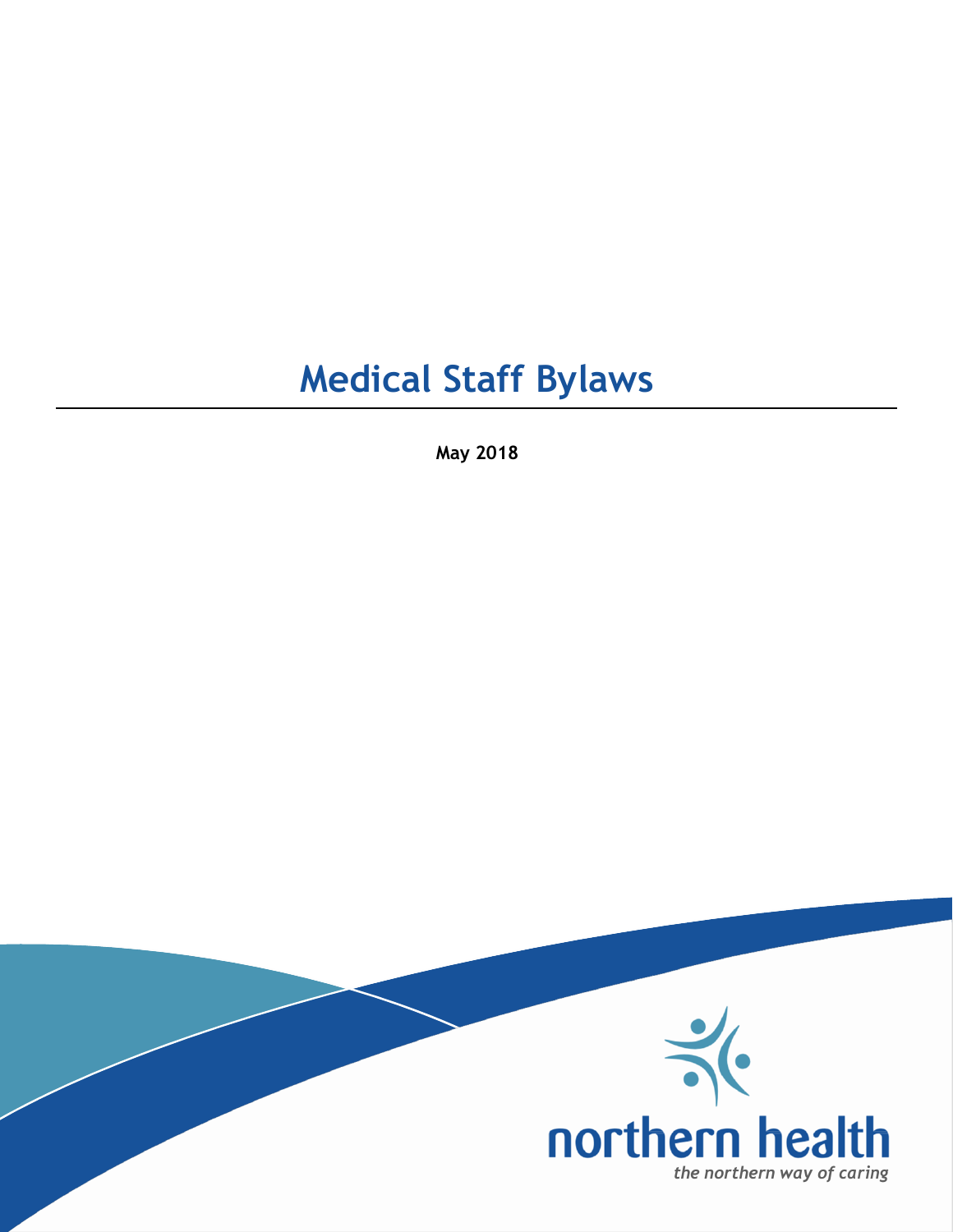# **Table of Contents**

| Article 1                                                                                |  |  |  |
|------------------------------------------------------------------------------------------|--|--|--|
| <b>Article 2</b><br>2.1<br>2.2<br>2.3                                                    |  |  |  |
| Article 3<br>3.1<br>3.2                                                                  |  |  |  |
| Article 4<br>4.1<br>4.2<br>4.3<br>4.4<br>4.5<br>4.6<br>4.7                               |  |  |  |
| Article 5<br>5.1<br>5.2                                                                  |  |  |  |
| Article 6<br>6.1<br>6.2<br>6.3<br>6.4<br>6.5<br>6.6<br>6.7<br>6.8<br>6.9<br>6.10<br>6.11 |  |  |  |
| Article 7<br>7.1<br>7.2                                                                  |  |  |  |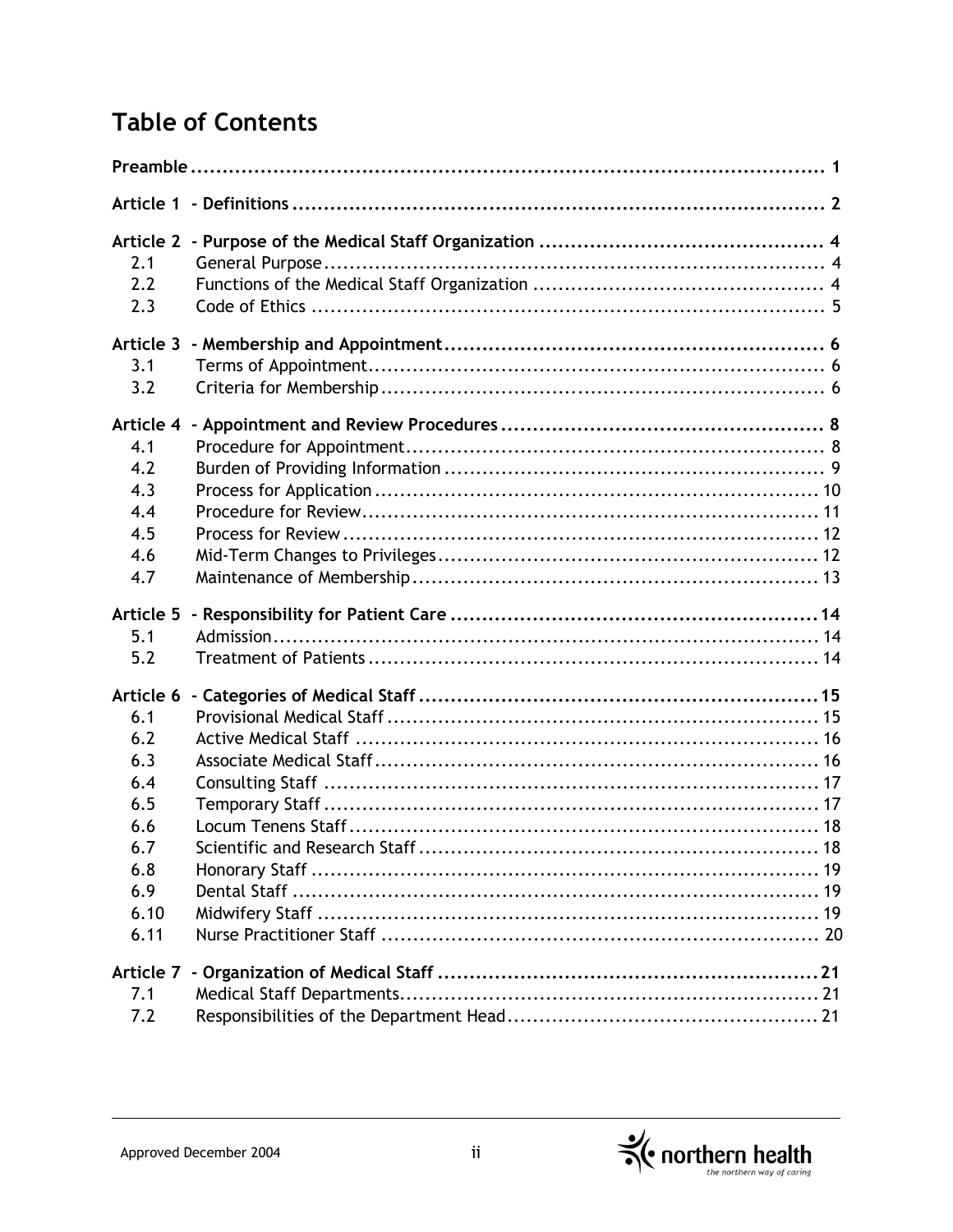| Article 8  |                                                                   |  |
|------------|-------------------------------------------------------------------|--|
| 8.1        |                                                                   |  |
| 8.2        |                                                                   |  |
| 8.3        |                                                                   |  |
|            |                                                                   |  |
| Article 9  |                                                                   |  |
| 9.1        |                                                                   |  |
| 9.2        | Relationship Between NHAMAC and Other Medical Staff Committees 26 |  |
| Article 10 |                                                                   |  |
| 10.1       |                                                                   |  |
| 10.2       |                                                                   |  |
| Article 11 |                                                                   |  |
| 11.1       |                                                                   |  |
| 11.2       |                                                                   |  |
| 11.3       |                                                                   |  |
| 11.4       |                                                                   |  |
|            |                                                                   |  |
|            |                                                                   |  |

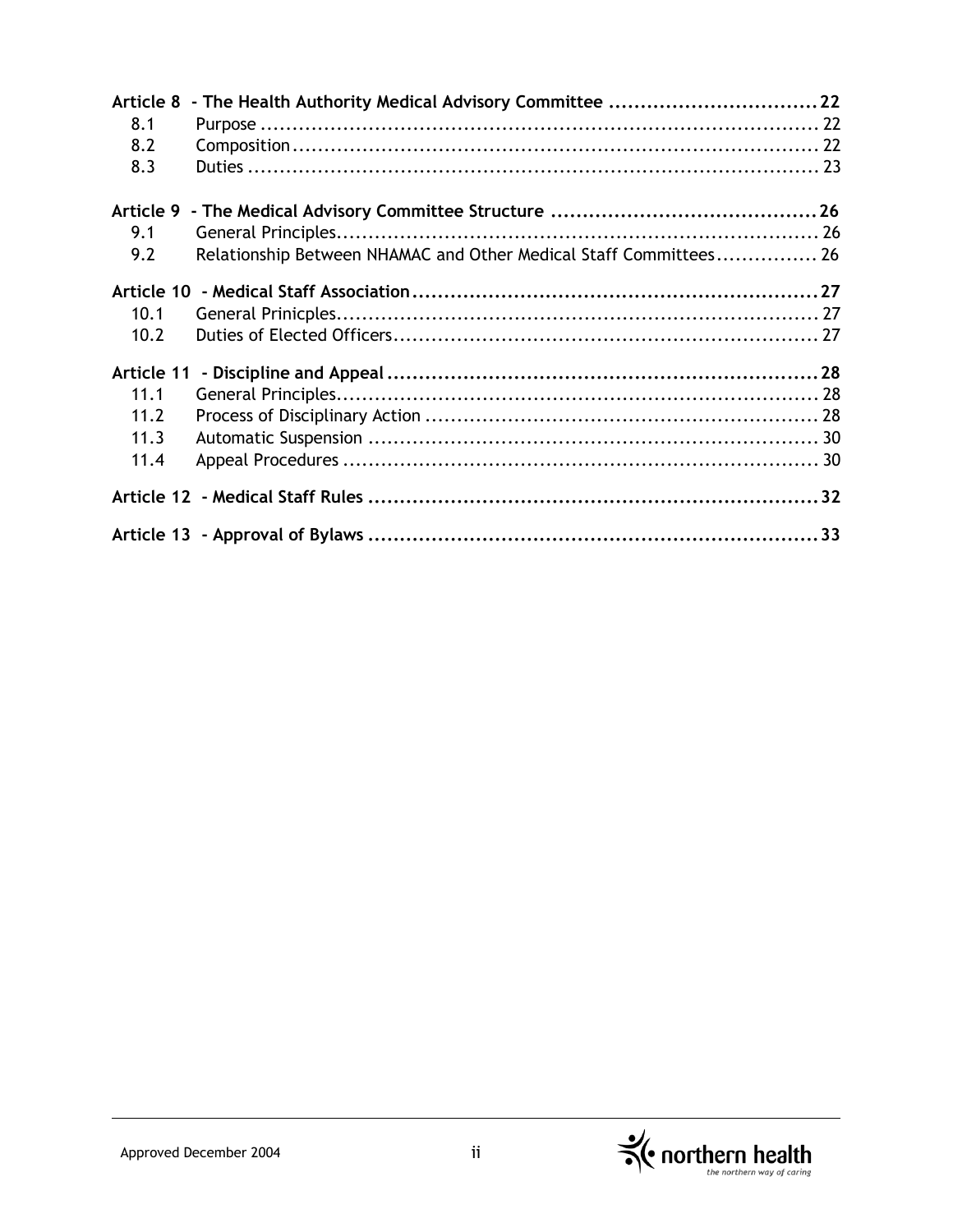# **Preamble**

This Document presents Bylaws for the medical staff of facilities and programs operated by the Northern Health Authority.

These Bylaws are promulgated by the Board of Directors of the Northern Health Authority pursuant to the authority and requirements of the *Hospital Act* and its *Regulations*, and the *Health Authorities Act*. Bylaws for the medical staff are a description of the relationship and the responsibilities between the Board of Directors and individual members of the medical staff acting collectively as the medical staff organization. Bylaws set out the conditions under which members of the medical staff serve the facilities and programs operated by the Northern Health Authority, provide patient care, and offer medical, dental, nurse practitioner and midwifery advice to the Board of Directors. The Board's obligation to patient care includes supporting the medical staff through the provision of adequate and appropriate resources.

The Board of Directors grants privileges to appropriately qualified medical staff members in the facilities and programs operated by the Northern Health Authority.

The Board of Directors employs the Chief Executive Officer (CEO) to conduct the day-to-day affairs of the facilities and programs operated by the Northern Health Authority and to ensure effective operation.

The medical staff must be organized in conformity with these Medical Staff Bylaws, the Medical Staff Rules and Medical Staff Policies and Procedures.

The Board of Directors is ultimately accountable for the quality of medical care, and provision of appropriate resources, in the facilities and programs operated by the Northern Health Authority. This accountability extends to the Chief Executive Officer (CEO) who is the Board of Directors' representative as outlined in the *Hospital Act Regulation* section 3(1).

The members of the medical staff are responsible to the Head of the Department to which they are assigned for the quality of medical care in the facilities and programs operated by the Northern Health Authority.

Members of the medical staff are required to adhere to, and are offered the protections of, the *Freedom of Information and Protection of Privacy Act* and other applicable legislation respecting personal privacy.

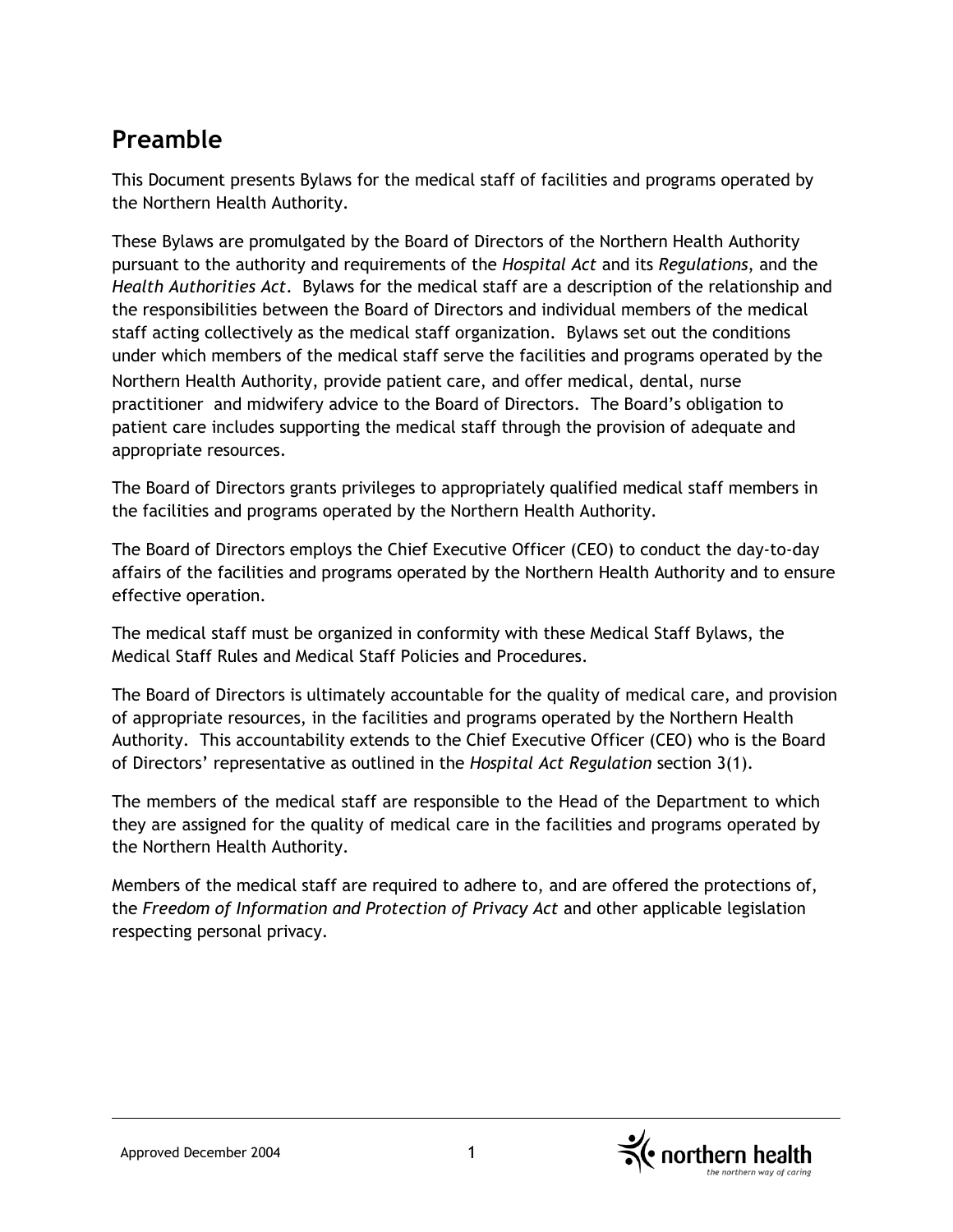# **Article 1 - Definitions**

*Appointment* – The process by which a physician, dentist, nurse practitioner or midwife becomes a member of the medical staff of the Northern Health Authority.

*Board of Directors* – The governing body of the Northern Health Authority.

*Chief Executive Officer (CEO)* – The person engaged by the Northern Health Authority to provide leadership to the Northern Health Authority and to carry out the day-to-day management of the facilities and programs operated by the Northern Health Authority in accordance with the bylaws, rules and policies of the Northern Health Authority.

*Dentist* – A member of the medical staff who is duly licensed by the College of Dental Surgeons of B.C. and who is entitled to practice dentistry in British Columbia.

*Department* – A major component of the medical staff composed of members with common clinical or specialty interest.

*Department Head* – The member of the medical staff appointed by the Northern Health Authority, and responsible to the Senior Medical Administrator, to be in charge of and responsible for the operation of a Department.

*Division* – A component of a Department composed of members with a clearly defined subspecialty interest.

*Facility* – A health care facility as defined by the *Hospital Act* and *Regulations* of B.C.

*Northern Health Authority Medical Advisory Committee (NHAMAC)* – The advisory committee to the Northern Health Authority on medical, nurse practitioner, dental and midwifery matters, as described in Article 8.

*Medical Care –* For the purposes of this document, medical care includes the clinical services provided by physicians, dentists, nurse practitioners and midwives.

*Medical Staff* – The physicians, dentists, nurse practitioners and midwives who have been appointed to the medical staff, and who hold a permit to practice medicine, dentistry, midwifery, or as a nurse practitioner in the facilities and programs operated by the Northern Health Authority.

*Medical Staff Rules (or Rules)* – The rules approved by the Board of Directors governing the day-to-day management of the medical staff in the facilities and programs operated by the Northern Health Authority.

*Midwife* – A member of the medical staff who is duly licensed by the College of Midwives of B.C. and who is entitled to practice midwifery in British Columbia.

*Nurse Practitioner –* A member of the medical staff who is duly licensed by the College of Registered Nurses of B.C. (CRNBC) and who is entitled to practice as a nurse practitioner in B.C. (CRNBC will become part of the British Columbia College of Nursing Professionals on Sep 04, 2018.)

Approved December 2004 2

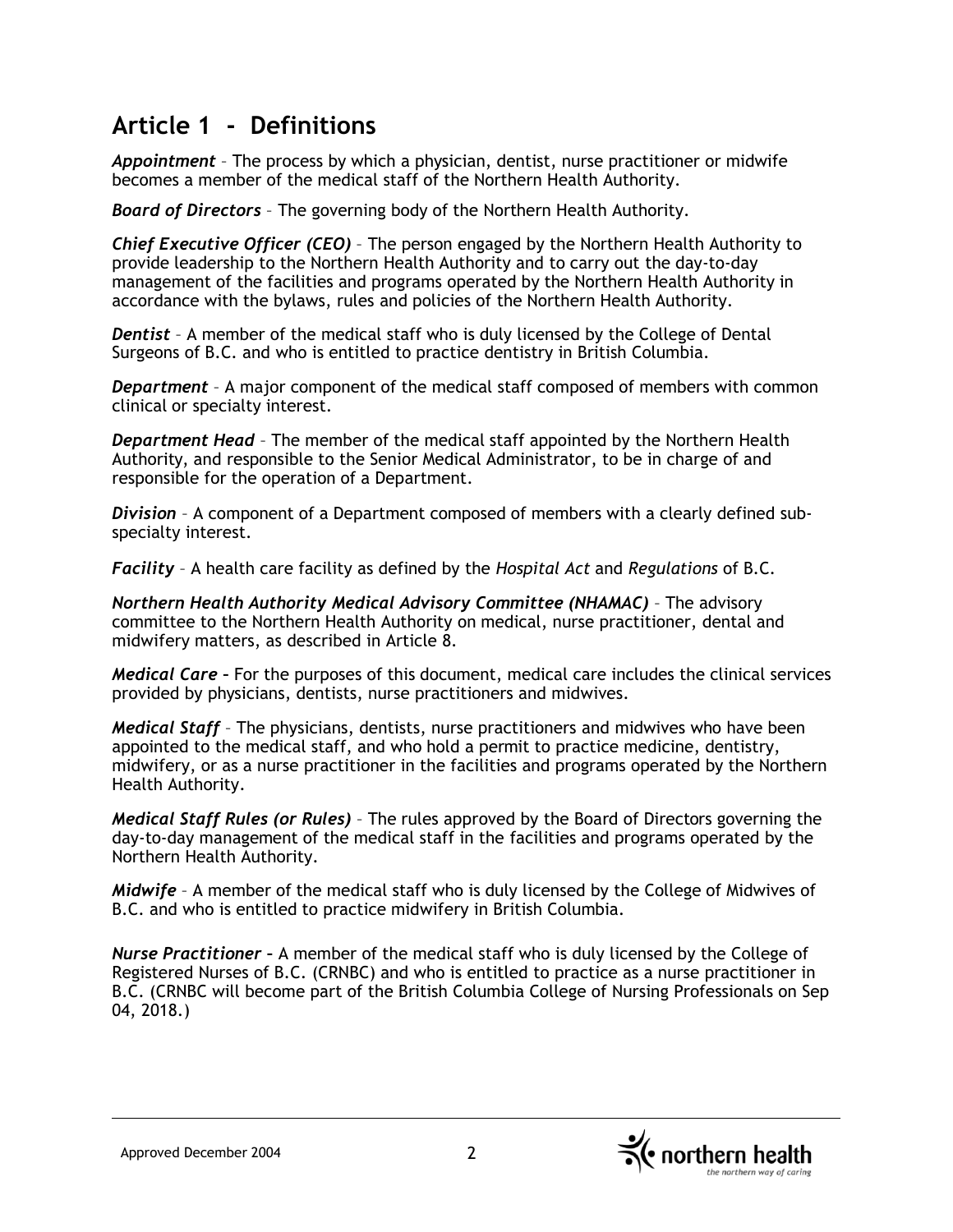*Physician* - A member of the medical staff who is duly licensed by the College of Physicians and Surgeons of B.C. and who is entitled to practice medicine in British Columbia.

*Practitioner* – A physician, dentist, nurse practitioner or midwife who is a member of the medical staff of the Northern Health Authority.

*Primary Department* – The Department to which a member of the medical staff is assigned according to his/her training, and where the member delivers the majority of care to patients.

*Privileges –* A permit to practice medicine, dentistry, midwifery, or as a nurse practitioner in the facilities and programs operated by the Northern Health Authority and granted by the Northern Health Authority to a member of the medical staff, as set forth in the *Hospital Act*  and *Regulations*. Privileges describe and define the scope and limits of each practitioner's permit to practice in the facilities and programs of the Northern Health Authority.

*Program* – An ongoing care delivery system under the jurisdiction of the Northern Health Authority for coordinating a specified type of patient care.

*Regulations* – The Regulations made under the authority of the *Hospital Act.*

*Section* – A component of a Division composed of members with clearly defined sub-specialty interests.

*Senior Medical Administrator* – The physician or nurse practitioner, appointed by the CEO, responsible for the coordination and direction of the activities of their medical staff.

*Temporary Privileges* – A permit to practice in the facilities and programs operated by the Northern Health Authority that is granted to a member of the medical staff for a specified period of time in order that he/she may provide a specific service.

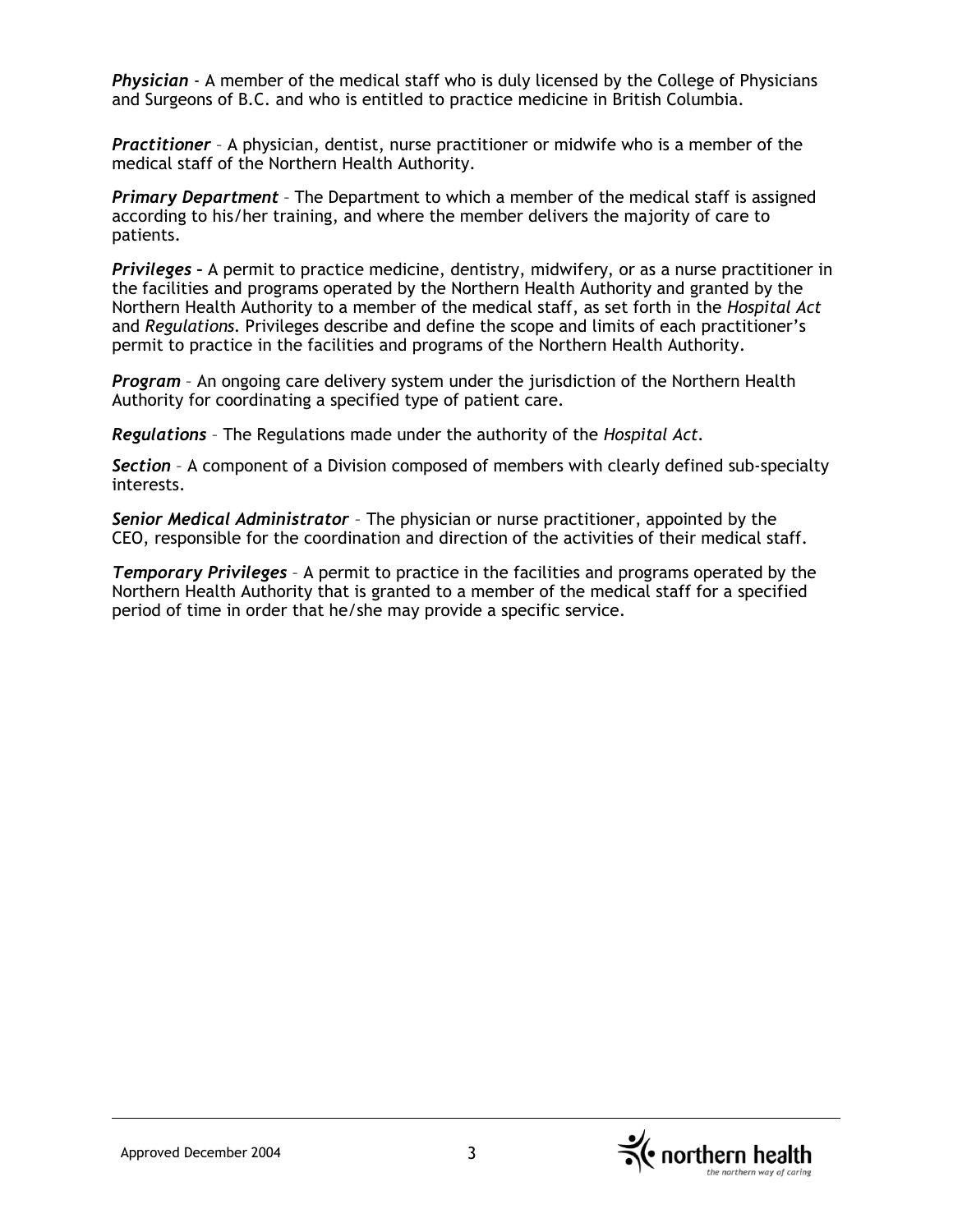# **Article 2 - Purpose of the Medical Staff Organization**

# **2.1 General Purpose**

- 2.1.1 To act in an advisory capacity to the Board of Directors of the Northern Health Authority, in the manner provided in the *Hospital Act* and the Regulations, and these Bylaws and the Rules.
- 2.1.2 To be accountable for the quality of medical care provided in the programs and facilities of the Northern Health Authority.
- 2.1.3 To assist in providing adequate and appropriate documentation for the purpose of maintaining a health record for each patient.
- 2.1.4 To participate in relevant activities including but not limited to: quality improvement; risk assessment and management; resource utilization; education and research; program development and evaluation.
- 2.1.5 To promote a high level of professional performance of all practitioners authorized to practice in the Northern Health Authority.

#### **2.2 Functions of the Medical Staff Organization**

- 2.2.1 To make recommendations regarding the standards of medical care delivery in the Northern Health Authority.
- 2.2.2 To participate in interdisciplinary structures and processes to improve the quality and safety of health care services.
- 2.2.3 To make recommendations to the Board of Directors and the CEO for the establishment, maintenance and continuing improvement of professional standards of the medical staff collectively and individually.
- 2.2.4 To review, analyze and evaluate the clinical practices of all medical staff members in order to determine the quality of medical care rendered in the facilities and programs operated by the Northern Health Authority.
- 2.2.5 To report regularly to the Board of Directors and the CEO on the quality of medical care in terms of professional standards; to make recommendations for the enforcement of those standards; and to initiate corrective action as required.
- 2.2.6 To make recommendations to the Board of Directors concerning the appointment of physicians, dentists, nurse practitioners and midwives to the medical staff and the granting of privileges to medical staff members.

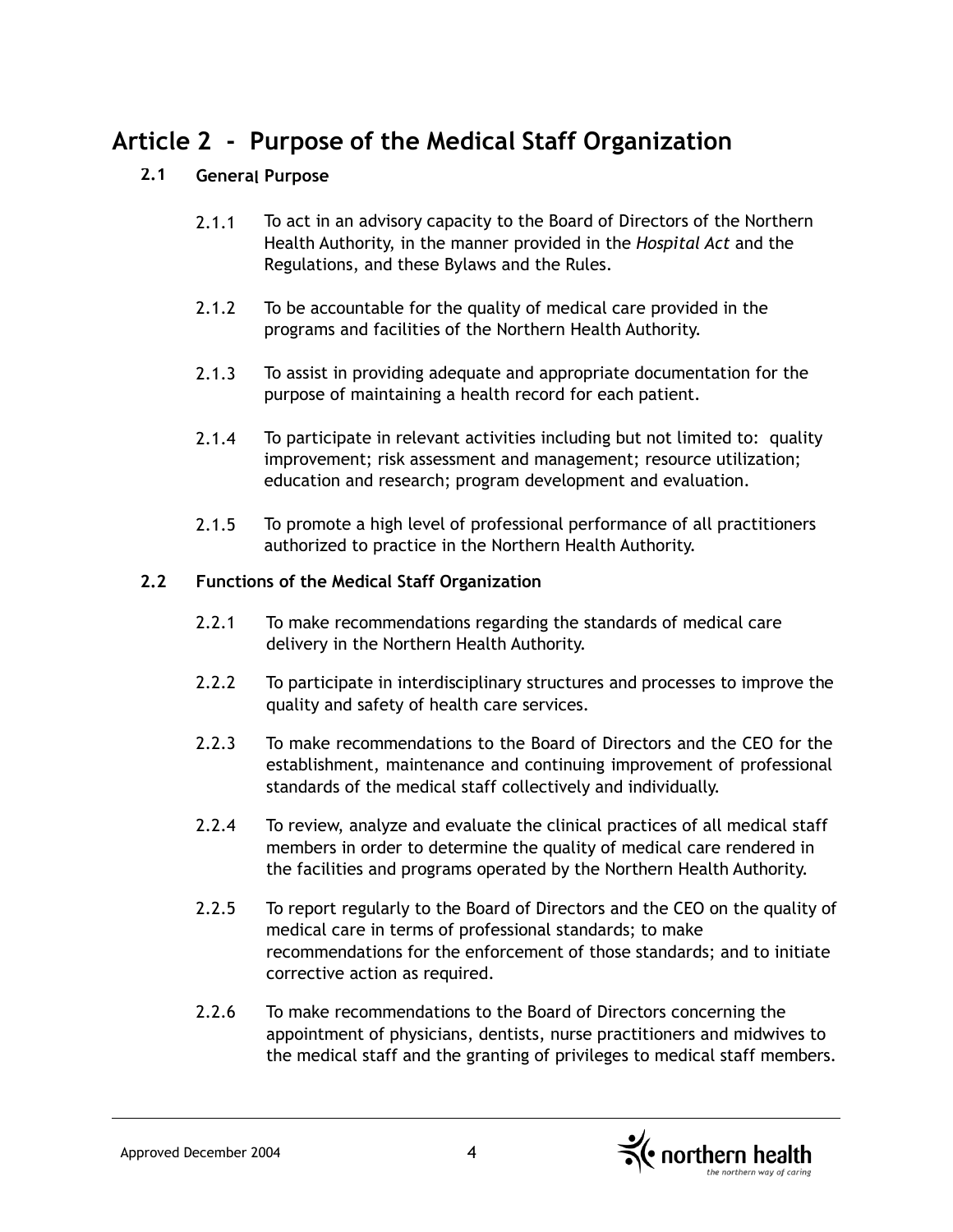- 2.2.7 To make recommendations to the Board of Directors concerning the maintenance of privileges of members of the medical staff based upon regular review and evaluation of each practitioner's performance.
- 2.2.8 To make recommendations to the Board of Directors and the CEO concerning medical staff human resource needs.
- 2.2.9 To supervise and ensure compliance with the Bylaws, Rules and policies of the Board of Directors and medical staff.
- 2.2.10 To exercise discipline within and up to the limitations of authority delegated by the Board of Directors.
- 2.2.11 To assist in planning goals to meet community needs within the Northern Health Authority.
- 2.2.12 To maintain appropriate formally structured education programs.

#### **2.3 Code of Ethics**

2.3.1 The professional conduct of the members of the medical staff is governed by each profession's Code of Ethics: for physicians, the Code of Ethics as defined by the College of Physicians and Surgeons of B.C. including, but not limited to, the Code of Ethics adopted by the Canadian Medical Association; for dentists, the Code of Ethics in the Rules under the Dentists Act adopted by the College of Dental Surgeons of B.C.; for nurse practitioners the Standards for Ethical Practice within the Professional Standards for Registered Nurses and Nurse Practitioners and for midwives, the Code of Ethics in the Bylaws of the College of Midwives of B.C.

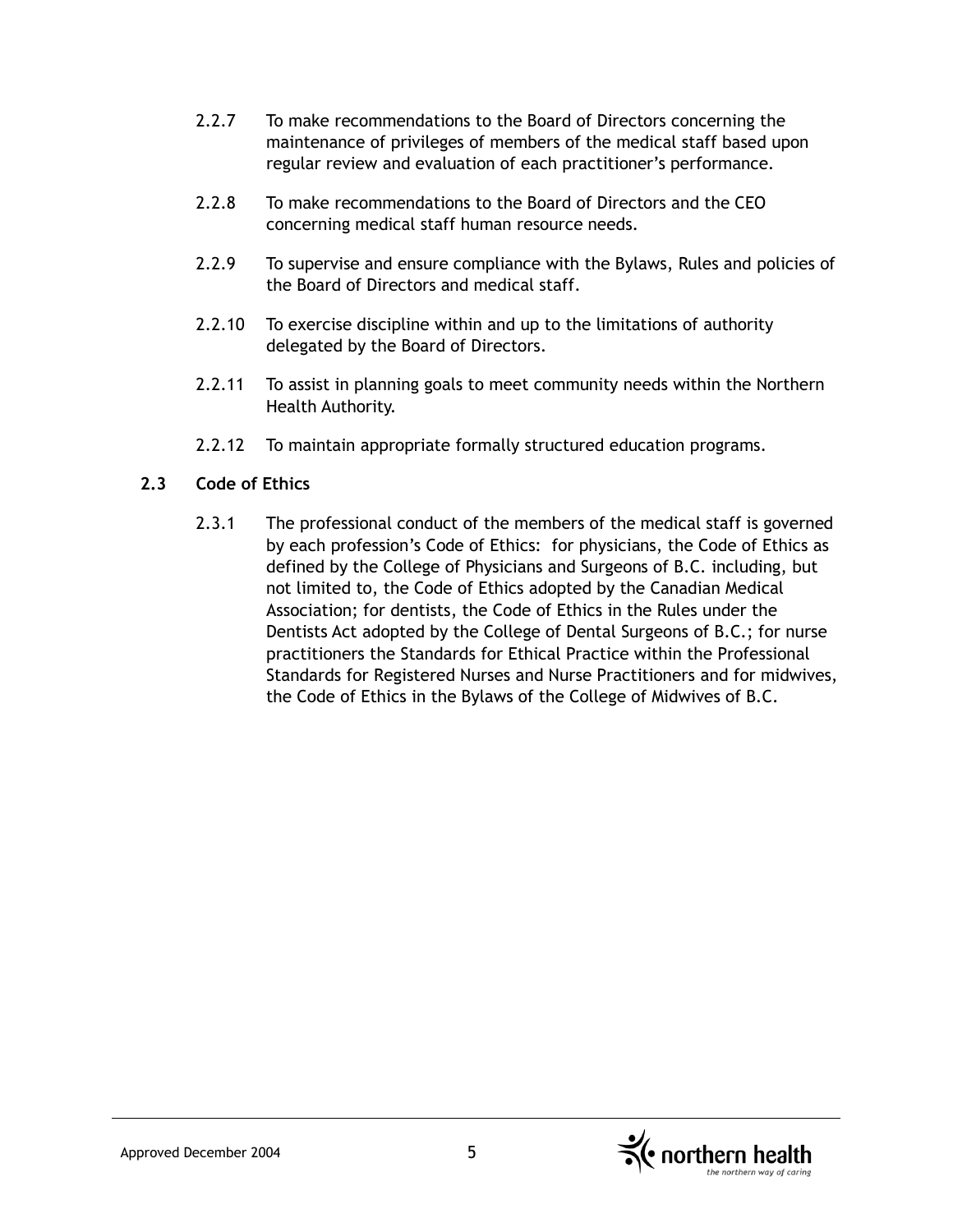# **Article 3 - Membership and Appointment**

# **3.1 Terms of Appointment**

- 3.1.1 The Board of Directors shall appoint a medical staff.
- 3.1.2 The Board, on the advice of the Northern Health Authority Medical Advisory Committee, shall from time to time establish criteria for appointment to the medical staff and for review of that appointment on a regular basis. Such criteria are detailed in the Medical Staff Rules (reorder #1692).
- 3.1.3 The Board of Directors may make allowance for site-specific and/or program-specific privileges.
- 3.1.4 The Board of Directors has authority over an appointment and the cancellation, suspension or restriction of an appointment to the medical staff.
- 3.1.5 An appointment to the medical staff is dependent on the human resource requirements of the facilities and programs operated by the Northern Health Authority and on the needs of the population served by the Northern Health Authority. Each appointment is contingent upon the ability of Northern Health Authority's resources to accommodate the appointment.
- 3.1.6 The Board of Directors must, except in response to disciplinary procedure, patient safety issue or quality of medical care issue, give a member of the medical staff twelve months' notice of termination of that member's appointment.
- 3.1.7 The Board will give a member of the medical staff twelve months' notice of any program or facility closure that will prevent the member from practicing within that community.

# **3.2 Criteria for Membership**

- 3.2.1 Only an applicant licensed to practice medicine and a member in good standing of the College of Physicians and Surgeons of B.C., or licensed to practice dentistry and a member in good standing of the College of Dental Surgeons of B.C., or licensed to practice as a nurse practitioner and a registrant in good standing of the College of Registered Nurses of B.C.; or licensed to practice midwifery and a registrant in good standing of the College of Midwives of B.C. is eligible to be a member of and appointed to the medical staff.
- 3.2.2 The applicant must:

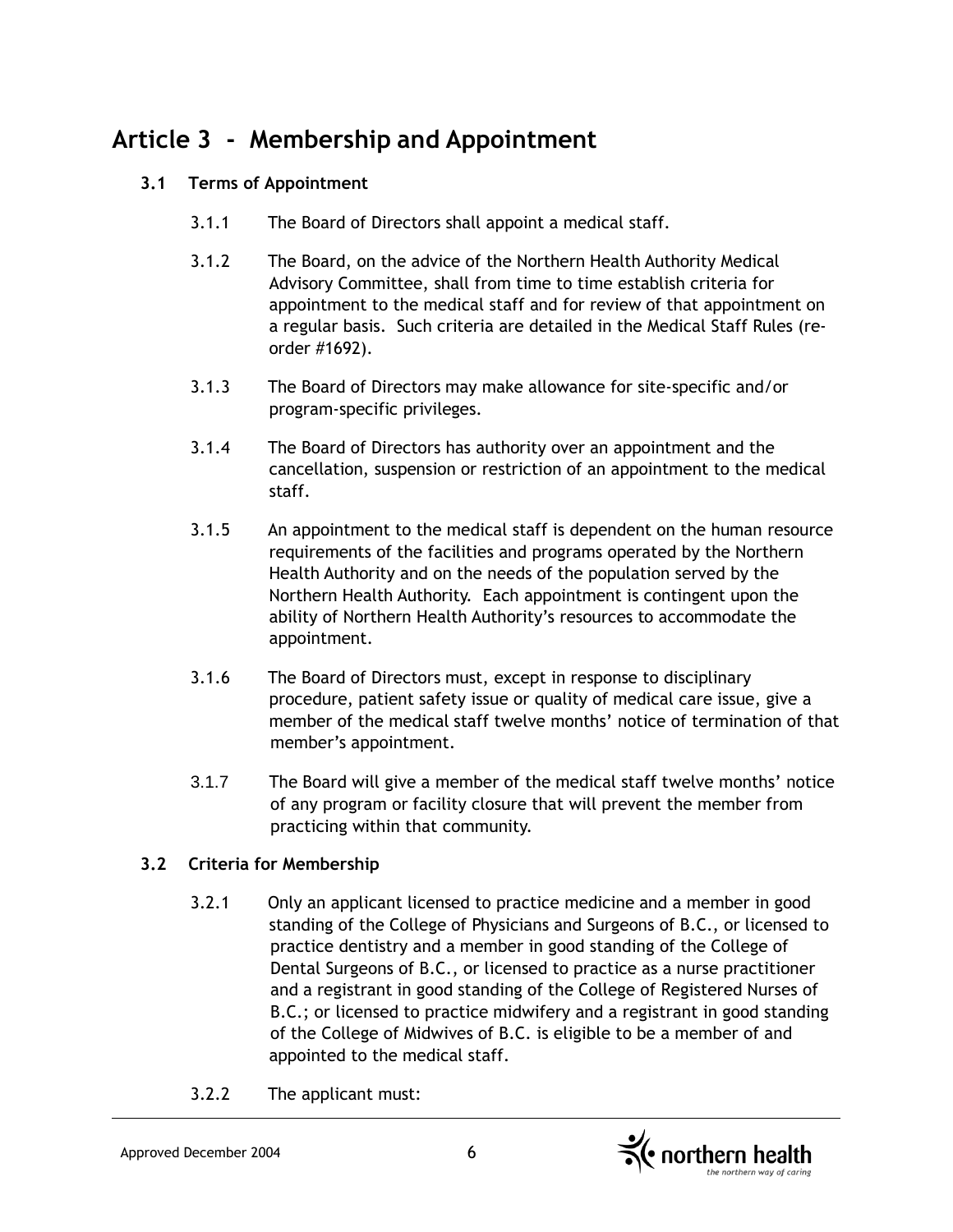- 3.2.2.1 Demonstrate the ability to provide patient care at an appropriate level of quality and efficiency;
- 3.2.2.2 Have adequate training and experience for the privileges requested;
- 3.2.2.3 Produce evidence of current membership in the Canadian Medical Protective Association (CMPA) or professional liability insurance coverage in the category appropriate to the practice of the member of the medical staff, which is subject to approval by the Board of Directors;
- 3.2.2.4 Demonstrate the ability to communicate and work with colleagues and staff in a cooperative and professional manner;
- 3.2.2.5 Provide documentation of experience and competence from any previous hospital/facility appointments.
- 3.2.3 The applicant must agree to be governed by the requirements set out in these Bylaws, the Medical Staff Rules, and policies, and, where applicable, affiliation agreements.
- 3.2.4 The applicant must disclose any physical or mental impairment that affects or may affect the proper exercise by the applicant of the necessary skill, ability and judgment to deliver appropriate patient care.
- 3.2.5 The Board of Directors may establish further criteria for membership from time to time.

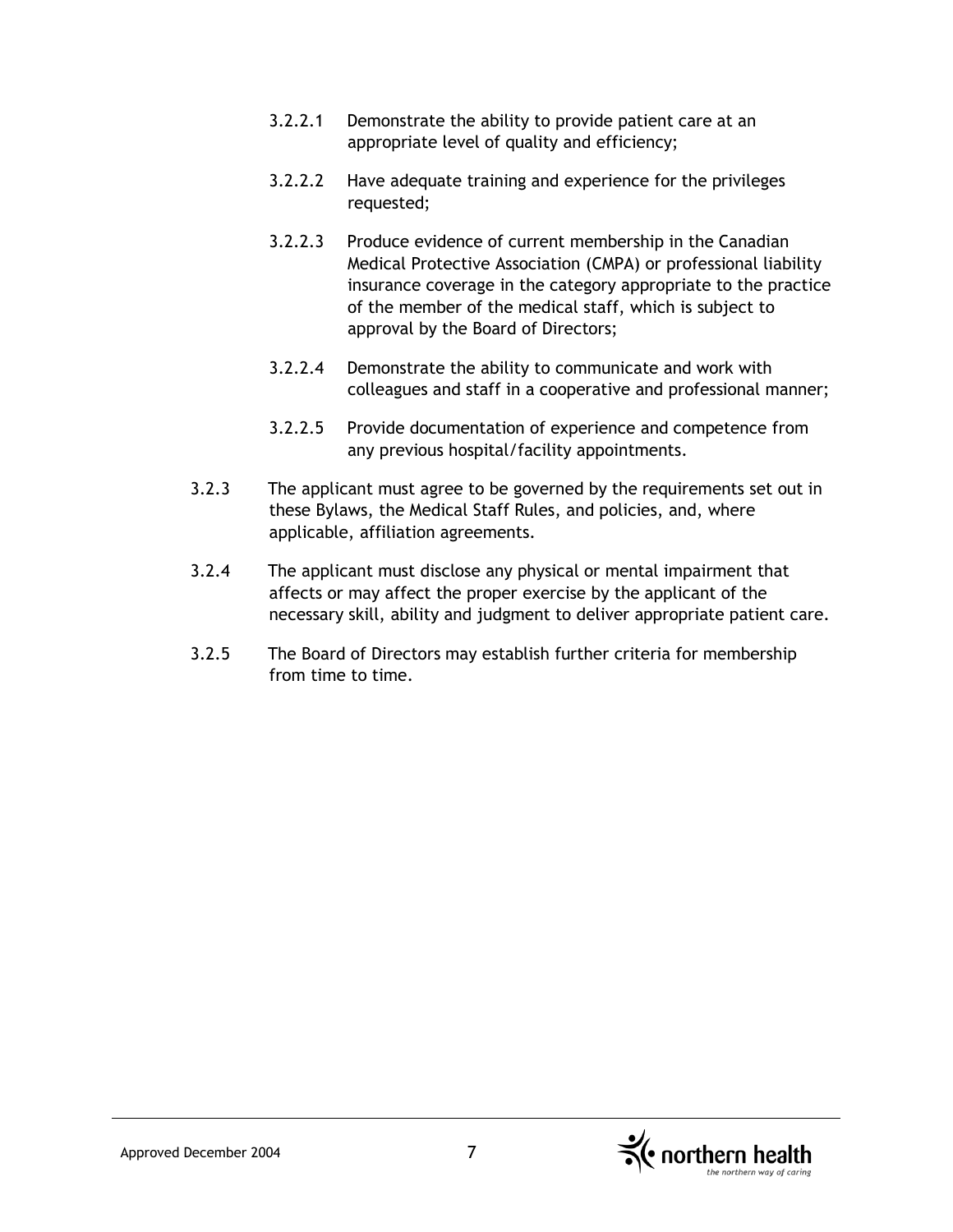# **Article 4 - Appointment and Review Procedures**

#### **4.1 Procedure for Appointment**

- 4.1.1 Applicants who express in writing the intention to apply for appointment to the medical staff must be provided with a copy of the *Hospital Act* and the *Regulations* and a copy of the medical staff Bylaws and Rules.
- 4.1.2 Applicants for appointment to the medical staff must submit to the office of the CEO, one original written application on a specified form together with the documents and information detailed in section 4.1.3.
- 4.1.3 Each completed application must contain:
	- 4.1.3.1 A statement that the applicant has read the *Hospital Act* and the *Regulations*, and the Bylaws and Rules of the medical staff;
	- 4.1.3.2 An undertaking that, if appointed to the medical staff, the applicant will be governed in accordance with the requirements set out in the Bylaws, Rules and policies of the medical staff, as established by the Board of Directors and the Northern Health Authority Medical Advisory Committee from time to time;
	- 4.1.3.3 An undertaking that, if appointed to the medical staff, the applicant will participate in the discharge of medical staff obligations applicable to the membership category to which he/she is assigned;
	- 4.1.3.4 An agreement to accept committee assignments and such other reasonable duties and responsibilities as shall be assigned to the member;
	- 4.1.3.5 Evidence of current membership in CMPA or in an organization with professional liability insurance in the category appropriate to the practice of the member of the medical staff, which is subject to approval by the Board of Directors;
	- 4.1.3.6 A list of privileges requested;
	- 4.1.3.7 An up-to-date curriculum vitae;
	- 4.1.3.8 The names of a minimum of three professional referees whom the Northern Health Authority can contact, one of whom shall be the Chief of Staff, or Senior Medical Administrator of the organization in which the applicant has most recently worked (and/or the Post Graduate Program Director, in the case of an applicant who has recently completed post graduate training).



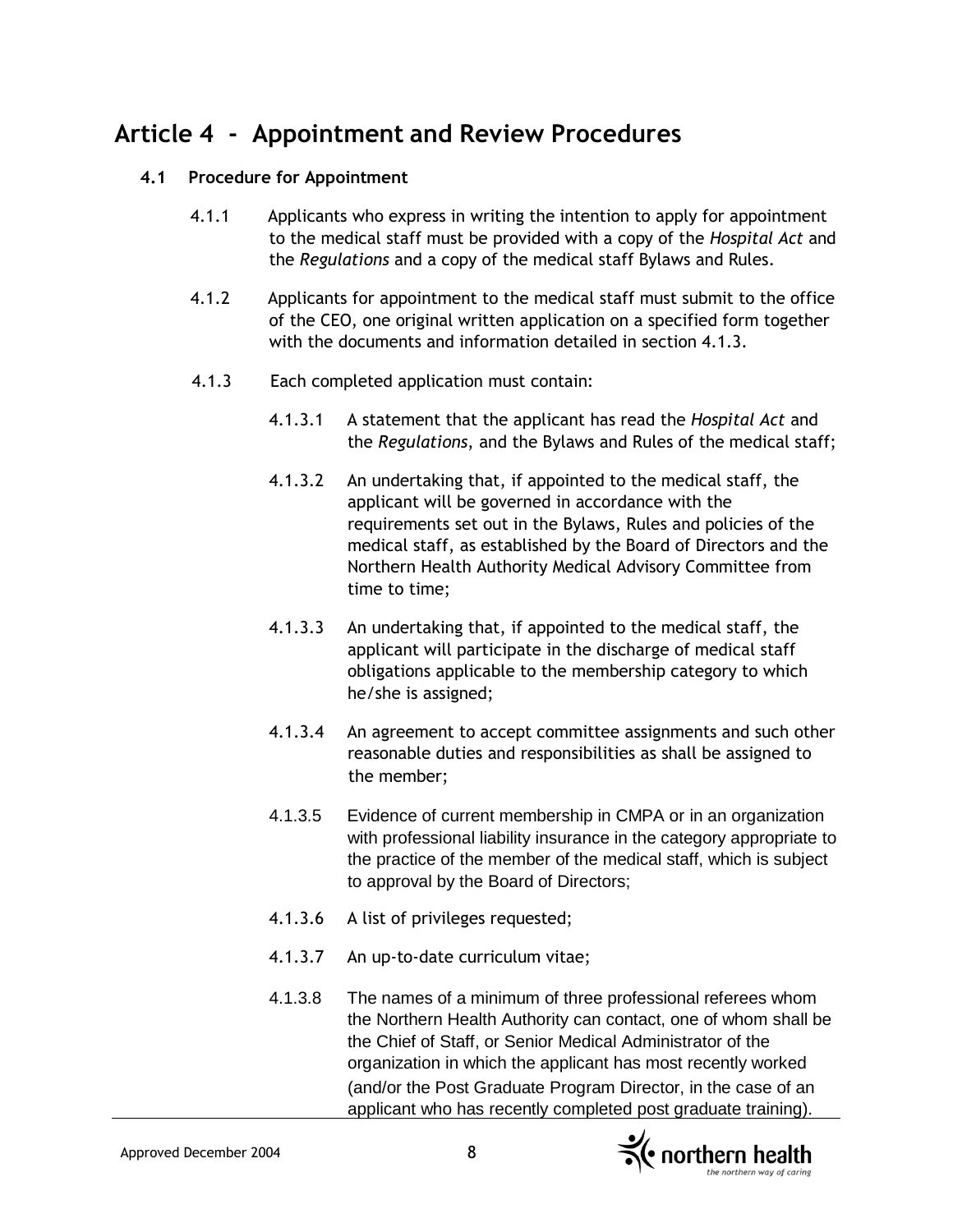- 4.1.3.9 Information on any civil suit relating to the applicant's professional practice where there was a finding of negligence or battery, or where a monetary settlement was made on behalf of the applicant;
- 4.1.3.10 Information on any physical or mental impairment or health condition that affects, or may affect, the proper exercise by the applicant of the necessary skill, ability and judgment to deliver appropriate patient care;
- 4.1.3.11 A signed consent authorizing the Board of Directors to obtain:
	- A Certificate of Professional Conduct from the College of Physicians and Surgeons of B.C., the College of Dental Surgeons of B.C., the College of Registered Nurses of B.C. or the College of Midwives of B.C.;
	- In the case of an applicant from outside B.C., a Certificate of Professional Conduct from the licensing body under whose jurisdiction the applicant was practicing and a letter from the appropriate B.C. College confirming eligibility for a license;
	- Reports on any action taken by a College disciplinary committee;
	- Reports on privileges that have been curtailed or cancelled by any medical, dental, nursing or midwifery licensing authority or by any hospital or facility because of incompetence, negligence or any act of professional misconduct.
- 4.1.4 In cases where, under special or urgent circumstances, temporary medical staff privileges are required, the CEO may, in consultation with the Senior Medical Administrator, grant such appointments with specific conditions, and for a designated purpose and period of time. These appointments must be ratified or terminated by the Board of Directors at its next meeting.

# **4.2 Burden of Providing Information**

- 4.2.1 The applicant shall have the burden of producing adequate information for a proper evaluation of his/her competence, character, ethical conduct, and other qualifications.
- 4.2.2 Until the applicant has provided all the information requested by the Northern Health Authority, the application for appointment will be deemed incomplete and will not be processed. If the requested information is not provided within 60 days, the application is deemed withdrawn.

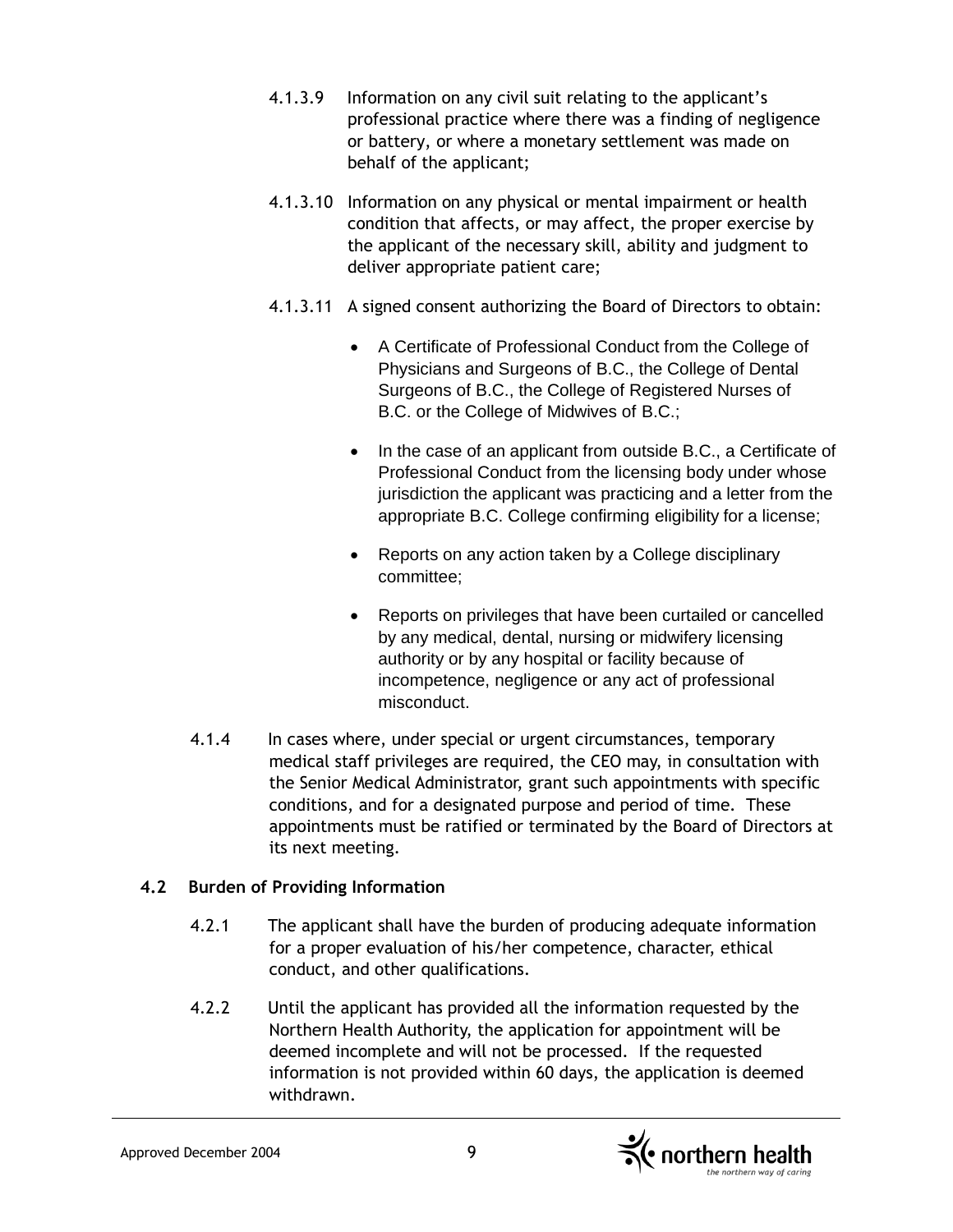4.2.3 The applicant shall notify the Northern Health Authority in writing in the event that additional information relevant to the application becomes available after the initial application form was completed.

### **4.3 Process for Application**

- 4.3.1 The CEO will refer the original completed application promptly to the Credentials Committee and/or such other committee, as described in Medical Staff Rules.
- 4.3.2 Each completed application shall be investigated in accordance with the criteria for membership on the medical staff as set out in Section 3.2, and in consideration of the medical human resource requirements of, and the impact that granting privileges would have on, the facilities and programs of the Northern Health Authority.
- 4.3.3 Within 60 days after the date that the Credentials Committee, or such other committee, received the application, it shall report its recommendation to the NHAMAC, which in turn shall notify the Board of Directors of its recommendations regarding the application.
- 4.3.4 In the case of a recommendation for medical staff membership, the NHAMAC must specify the membership category and the privileges it recommends for the applicant.
- 4.3.5 The Board of Directors shall review the application, consider the recommendations of the NHAMAC, make a decision and notify the applicant and the medical staff in writing within 120 days after the receipt of the completed application by the CEO.
- 4.3.6 If the Board of Directors appoints the applicant to the medical staff, the Board of Directors must specify the membership category and the privileges granted to the applicant.
- 4.3.7 The NHAMAC must be advised of the action taken by the Board of Directors at the next regular meeting of the NHAMAC.
- 4.3.8 If the Board of Directors fails to make a decision within 120 days of receipt of the completed application by the CEO, or rejects the application, the applicant may appeal to the Board of Directors for a hearing. The Board of Directors must hear and consider the matter and advise the applicant in writing of its decision by registered mail within 30 days after the date of the hearing.

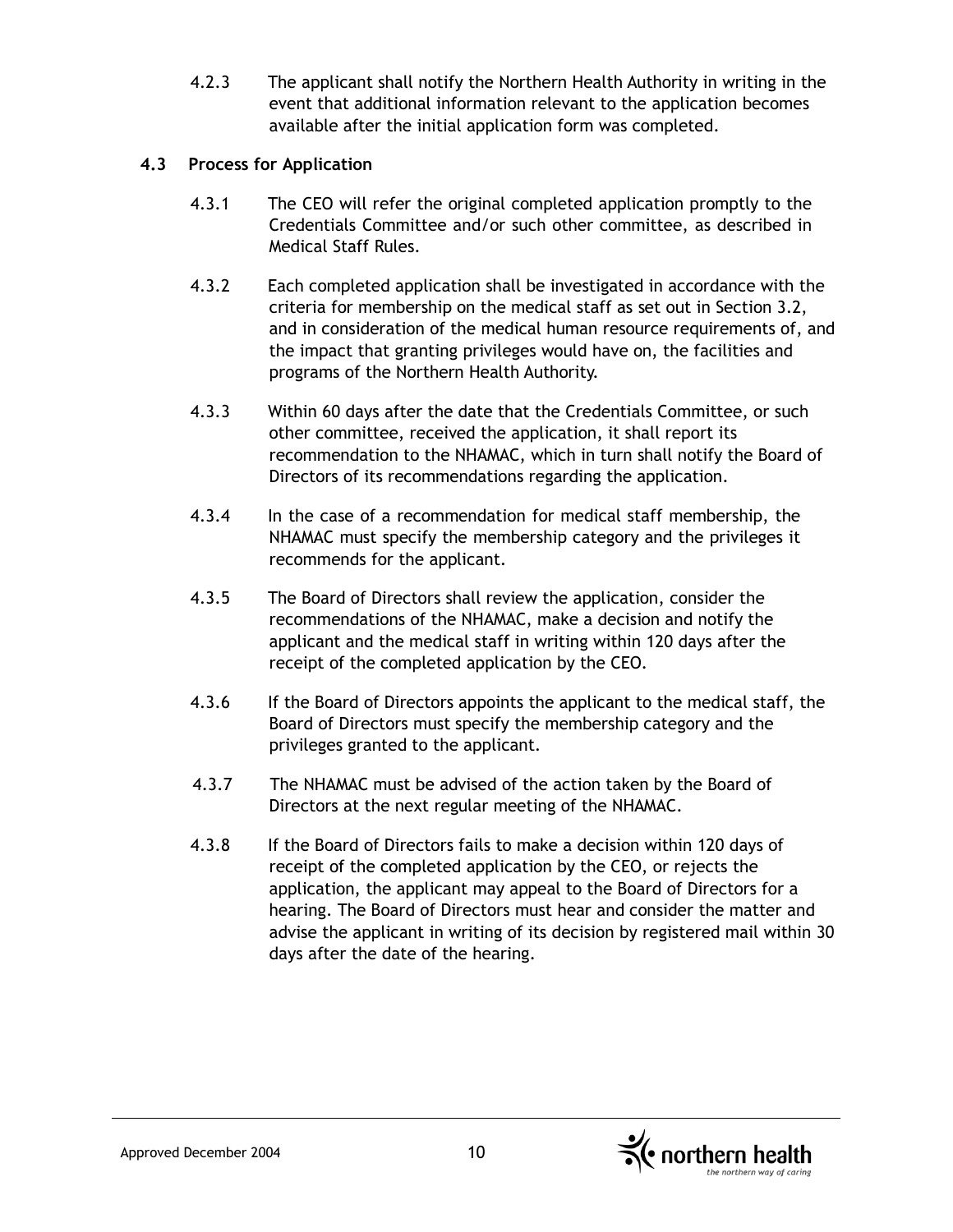#### **4.4 Procedure for Review**

- 4.4.1 Each member of the medical staff shall have his/her appointment and privileges reviewed on an annual basis or as otherwise determined by the Board of Directors.
- 4.4.2 Each review of a medical staff member must contain:
	- 4.4.2.1 Evidence of current membership in the CMPA or professional liability coverage protection in the category appropriate to the practice of a member of the medical staff**,** which is subject to approval by the Board of Directors;
	- 4.4.2.2 Information on any physical or mental impairment or health condition that affects, or may affect, the proper exercise by the member of the necessary skill, ability and judgement, to deliver appropriate patient care;
	- 4.4.2.3 Evidence of renewal of licensure or registration status with the College of Physicians and Surgeons of B.C., the College of Dental Surgeons of B.C., the College of Registered Nurses of B.C. or the College of Midwives of B.C.;
	- 4.4.2.4 Information on any actions taken by a disciplinary committee of the applicable regulatory college;
	- 4.4.2.5 A list of the privileges currently held, and any additional privileges requested; and,
	- 4.4.2.6 Information on any civil suit arising out of professional activity where there was a finding of negligence or battery or where a monetary settlement was made on behalf of the member.
- 4.4.3 When the review is in process, the status and privileges of the member continues until the review has been considered by the Board of Directors and a decision with respect to privileges has been made.
- 4.4.4 The review process may involve an in-depth performance evaluation of the member. The criteria and procedures for an in-depth performance evaluation are described in further detail in Medical Staff Rules.
- 4.4.5 If the Board of Directors decides to terminate the appointment or alter the privileges of a member for other than a disciplinary issue, patient safety concerns or quality of medical care, that member of the medical staff must be given twelve months' notice before privileges are modified or appointment is terminated.

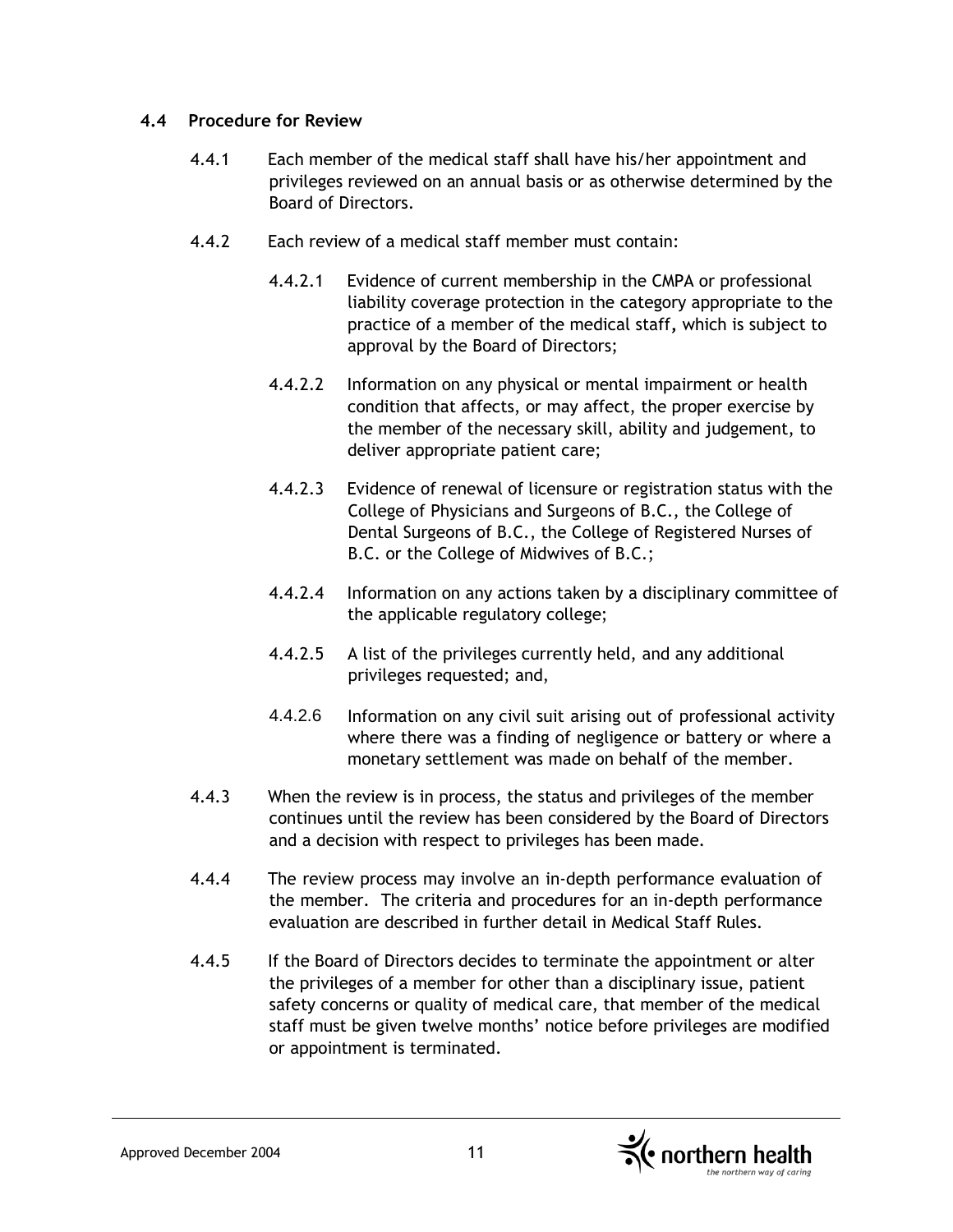#### **4.5 Process for Review**

- 4.5.1 Notification of the review process and accompanying documentation must be mailed to each member of the medical staff under review at least 90 days prior to the date on which the review is to be completed.
- 4.5.2 The Credentials Committee, and/or such other committee as described in Medical Staff Rules, together with the appropriate Department Head, shall consider information provided by each member, and information on the manner in which the member has fulfilled the duties and obligations as a member of the medical staff; and shall report its recommendations to the NHAMAC, which in turn shall notify the Board of Directors of its recommendations regarding the review.
- 4.5.3 If the NHAMAC recommends continued medical staff membership, the NHAMAC must specify the privileges it recommends for the member.
- 4.5.4 If the NHAMAC recommends changes in medical staff membership or privileges, the NHAMAC must specify the membership category and privileges it recommends for the member and notify the member of that recommendation.
- 4.5.5 The Board of Directors shall consider the recommendations made by the NHAMAC, and shall make a decision regarding continued membership on the medical staff, and shall notify the member in writing of its decision.
- 4.5.6 The Board of Directors will specify membership category and privileges appropriate to continued membership on the medical staff.
- 4.5.7 The NHAMAC shall be advised of the actions taken by the Board of Directors at the next regular meeting of the NHAMAC.
- 4.5.8 If the Board of Directors decides to terminate the appointment or alter the membership category or privileges of a member, that member must be notified of the right to request a hearing before the Board of Directors (See article 11 of the Bylaws – "Discipline and Appeal").

#### **4.6 Mid-Term Changes to Privileges**

- 4.6.1 A mid-term request for additional privileges or extension of privileges is handled according to the process set out in section 4.3.
- 4.6.2 In the event that a member wishes to resign from the medical staff, change membership status, or substantially reduce the scope of his/her practice within the facilities/programs operated by the Northern Health Authority, the member must provide 60 days prior written notice to the Northern Health Authority.

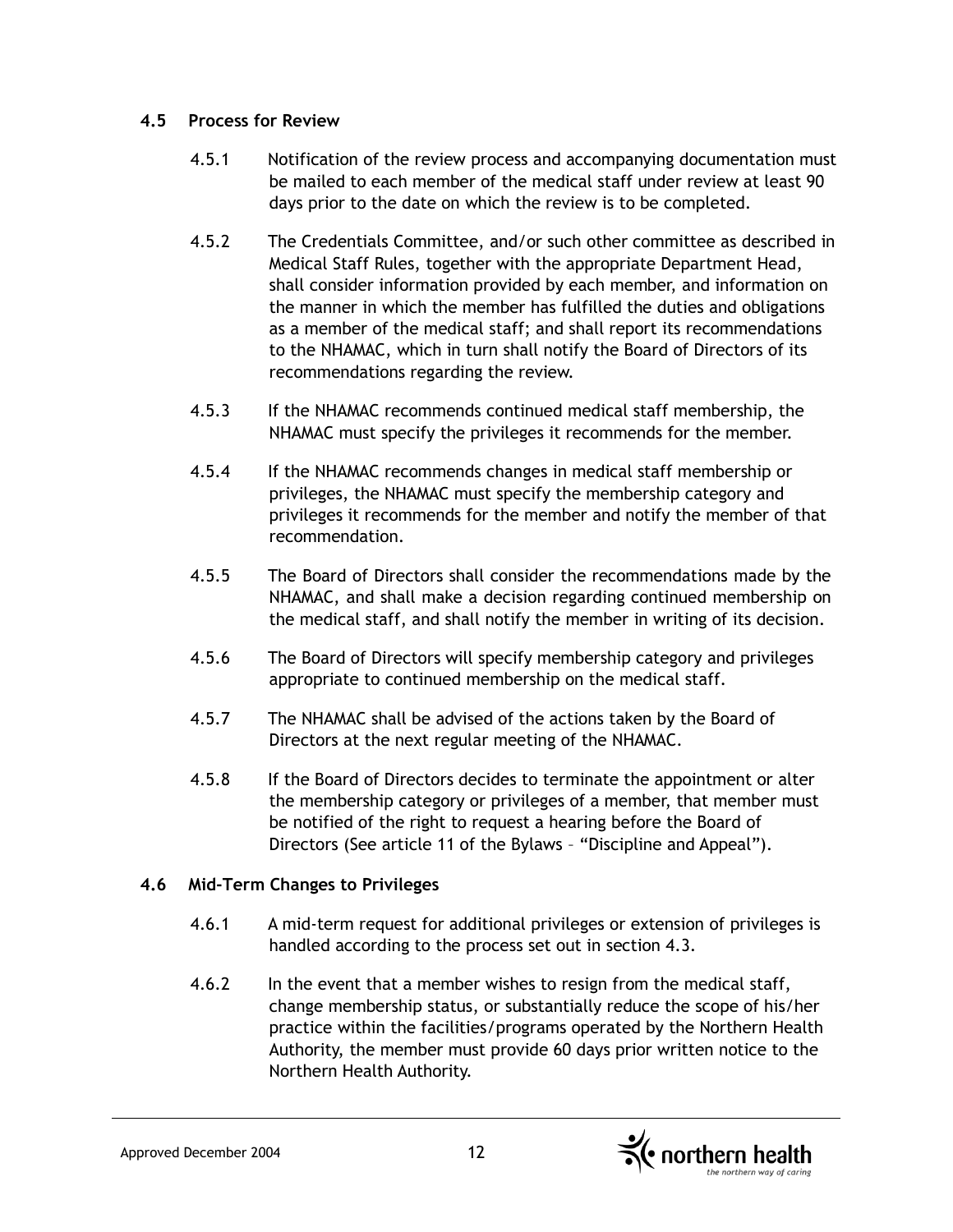- 4.6.2.1 The notice requirement is not applicable in circumstances where reduction of privileges or resignation is based upon advice received by the member from the appropriate Department Head and/or regulatory College.
- 4.6.2.2 The Board of Directors may waive or reduce the notice requirement for a member if satisfied that this requirement would be unreasonable or would cause undue hardship in the circumstances in which notice is being given by the member.

#### **4.7 Maintenance of Membership**

- 4.7.1 A member of the medical staff may apply for a leave of absence for a continuous period of no longer than twelve consecutive months.
- 4.7.2 Failure to abide by these Bylaws and with the Rules of the medical staff may result in referral to the NHAMAC for investigation and possible recommendation for disciplinary action.
- 4.7.3 A member of the medical staff whose license has been suspended by the College of Physicians and Surgeons of B.C., the College of Dental Surgeons of B.C., the College of Registered Nurses of B.C. or the College of Midwives of B.C. automatically ceases to be a member of the medical staff.
- 4.7.4 A new application for membership on the medical staff shall be made once the suspension under 4.7.4 is removed.

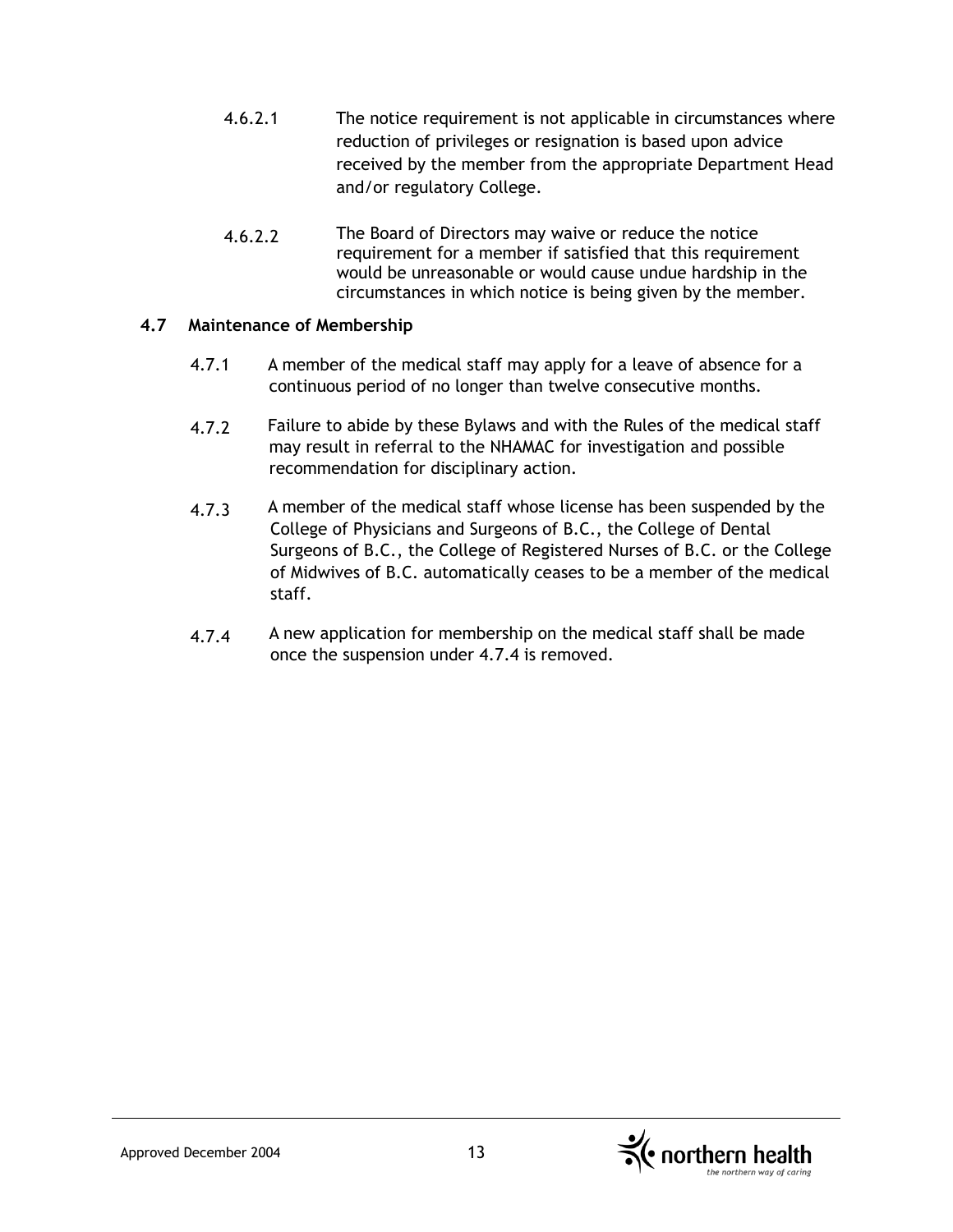# **Article 5 - Responsibility for Patient Care**

# **5.1 Admission**

5.1.1 Only members of the medical staff with admitting privileges can admit a patient to the facilities operated by the Northern Health Authority.

### **5.2 Treatment of Patients**

- 5.2.1 Every patient receiving medical care in the facilities and programs operated by the Northern Health Authority must be under the care of a member of the medical staff.
- 5.2.2 Members of the medical staff who have accepted a duty to provide ongoing care to a patient(s) shall ensure that such care is available on a continuous basis.
- 5.2.3 Members of the medical staff shall ensure the availability of medical care to their patients, and will, once having accepted responsibility for a patient, continue to provide services until they are no longer required, or until arrangements have been made for another suitable practitioner to provide that care.
- 5.2.4 Formal transfer of responsibility for the care of a patient must be acknowledged on the patient's record by both the referring member of the medical staff and receiving member of the medical staff.
- 5.2.5 As outlined in Section 7(7) of the *Hospital Act Regulation*, the Board of Directors may designate individuals who are not members of the medical staff to be allowed to render health care services to patients provided the admission, medical care and discharge responsibilities rest with an appropriate member of the medical staff. Specific requirements and details for such services are outlined in the Medical Staff Rules.

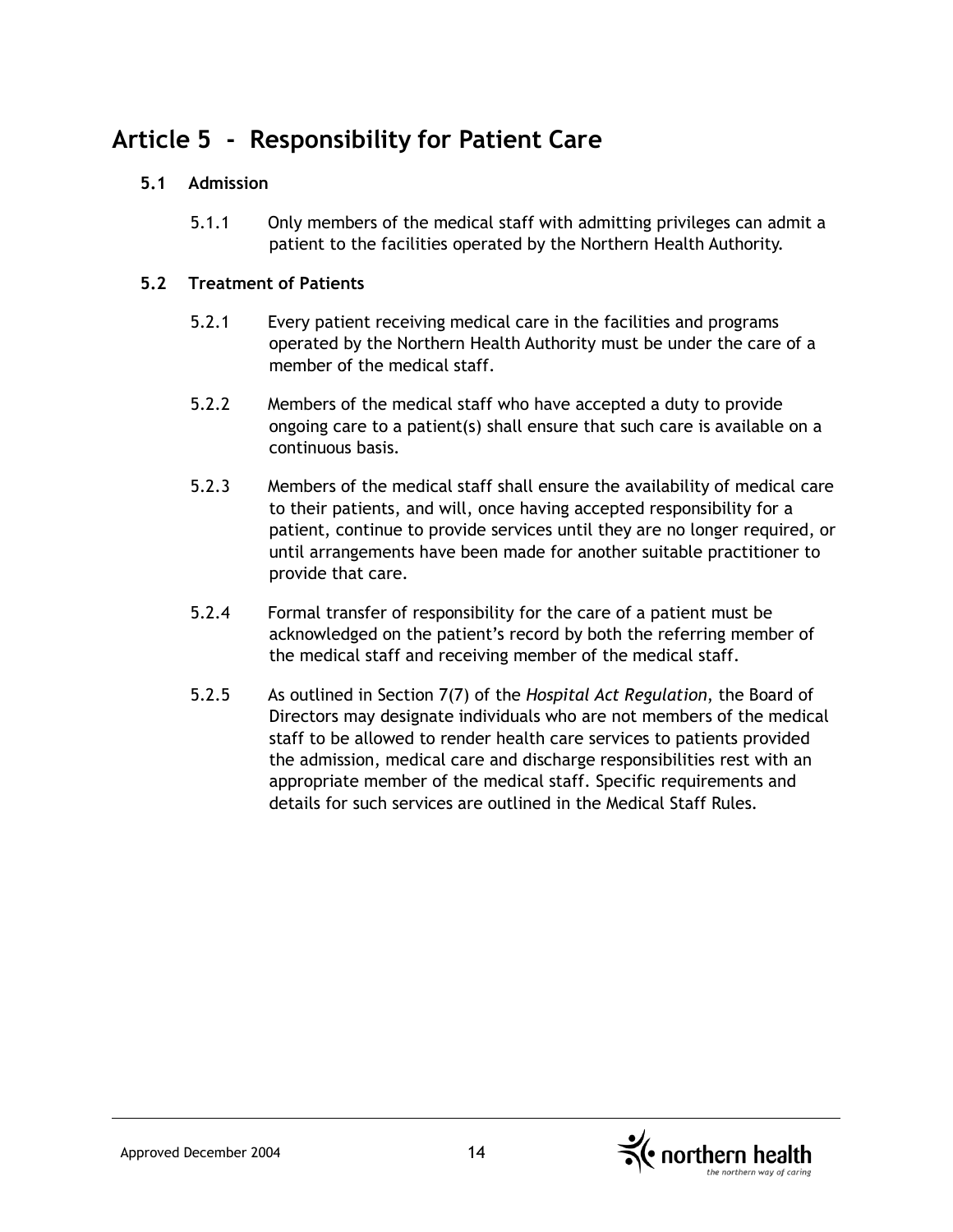# **Article 6 - Categories of Medical Staff**

All members of the medical staff must be appointed by the Board of Directors to one of the categories listed below.

- provisional
- active
- associate
- consulting
- temporary
- locum tenens
- scientific and research
- honorary
- dental
- midwifery
- nurse practitioner

### **6.1 Provisional Medical Staff**

- 6.1.1 The initial appointment of all applicants applying to the active staff membership category will be to the provisional staff, unless specifically exempted from that requirement by the Board. This category may also apply to members of the medical staff who are under review.
- 6.1.2 Members of the provisional staff are assigned to a primary department and may admit, attend, investigate, diagnose, and treat patients within the limits of that member's privileges.
- 6.1.3 Members of the provisional staff must satisfactorily complete a prescribed orientation program.
- 6.1.4 Members of the provisional staff may be considered for appointment to the active staff after the completion of six months provisional staff membership, on recommendation of their Department Head.
- 6.1.5 Members of the provisional staff are not eligible to hold office or vote at medical staff and departmental meetings.
- 6.1.6 Unless specifically exempted by the Northern Health Authority, members of the provisional staff are required to participate in fulfilling the organizational and service responsibilities, including on-call responsibilities, of the Department to which the member is assigned, as determined by the Northern Health Authority and described in Medical Staff Rules.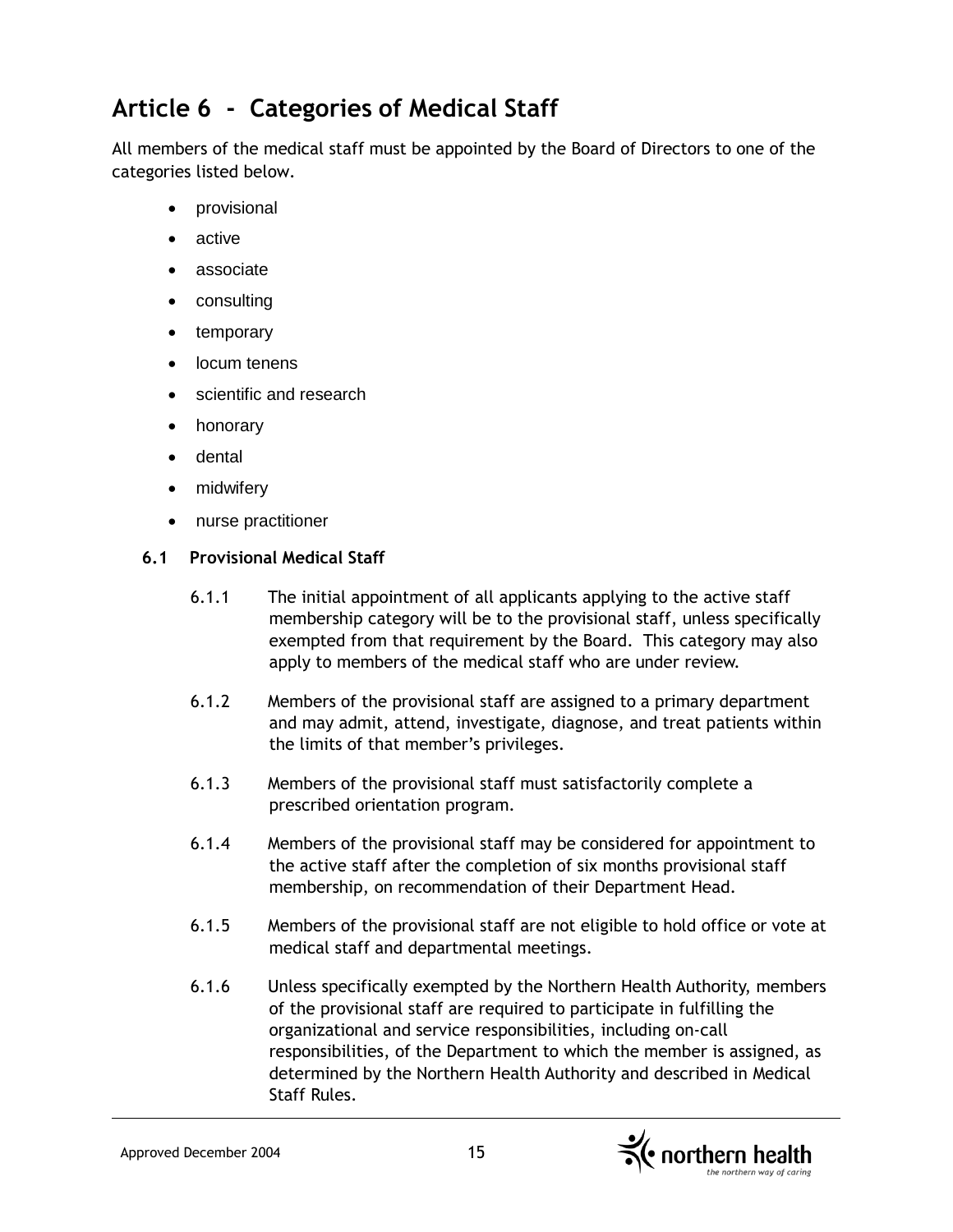- 6.1.7 Members of the provisional staff are required to participate in administrative and educational activities of the medical staff and are required to attend at least 70 percent of primary departmental/ divisional meetings.
- 6.1.8 Continuous membership in the provisional staff category cannot exceed two years.

# **6.2 Active Medical Staff**

- 6.2.1 Members of the active staff must satisfactorily complete the required period on the provisional staff, unless exempted from that requirement by the Board of Directors.
- 6.2.2 Members of the active staff are assigned to a primary department and may admit, attend, investigate, diagnose and treat patients within the limits of that member's privileges.
- 6.2.3 Members of the active staff are eligible to hold office and vote at medical staff and departmental meetings.
- 6.2.4 Unless specifically exempted by the Northern Health Authority, members of the active staff are required to participate in fulfilling the organizational and service responsibilities, including on-call responsibilities, of the Department to which the member is assigned, as determined by the Northern Health Authority and described in Medical Staff Rules.
- 6.2.5 Members of the active staff are required to participate in administrative and educational activities of the medical staff and are required to attend at least 50 percent of primary departmental/divisional meetings.

# **6.3 Associate Medical Staff**

- 6.3.1 Members of the associate staff may utilize diagnostic facilities, assist in the operating room and/or undertake other duties specifically assigned to them, but must not perform surgical or investigational procedures for which additional privileges are required.
- 6.3.2 Members of the associate staff may not normally admit patients or write orders, unless this is specifically identified as part of their assigned duties.
- 6.3.3 Members of the associate staff are assigned to a primary department.
- 6.3.4 Members of the associate staff are not eligible to hold office or eligible to vote at medical staff or departmental meetings but are encouraged to participate in administrative and educational activities of medical staff.

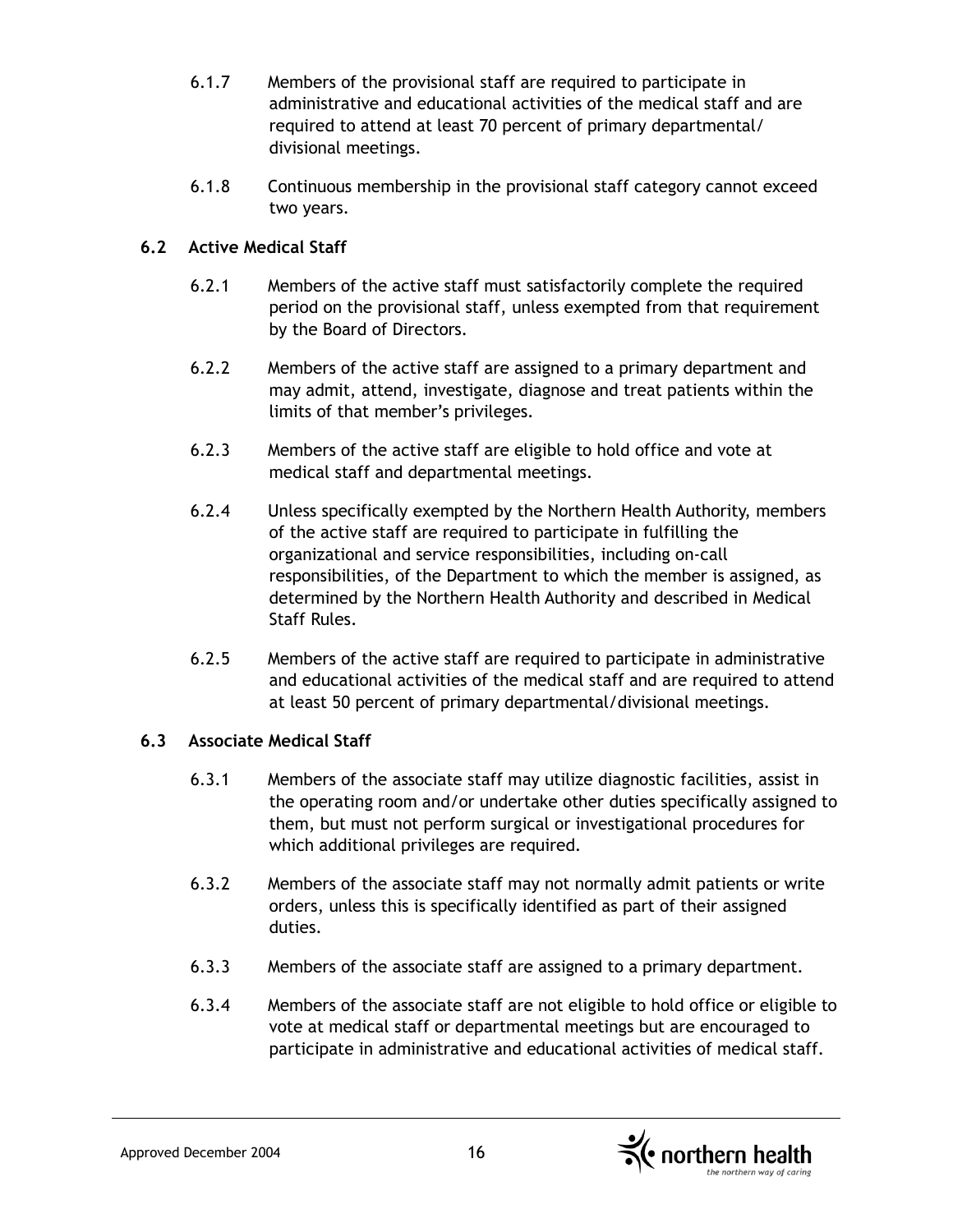#### **6.4 Consulting Staff**

- 6.4.1 Members of the consulting staff include physicians, dentists, nurse practitioners and midwives with special training or other qualifications in a particular discipline who have been recommended by the NHAMAC to be of special advantage to the facilities and programs operated by the health authority.
- 6.4.2 Members of the consulting staff shall be assigned to the relevant department(s).
- 6.4.3 Members of the consulting staff may admit patients, and may write orders and treat patients in a consulting capacity.
- 6.4.4 Unless specifically exempted by the Northern Health Authority, members of the consulting staff may be required to participate in fulfilling the organizational and service responsibilities, including on-call responsibilities, of the Department to which the member is assigned, as determined by the Northern Health Authority and described in Medical Staff Rules.
- 6.4.5 Members of the consulting staff are not required to attend departmental meetings, but are encouraged to participate in administrative and educational activities of the medical staff
- 6.4.6 Members of the consulting staff are not eligible for appointment to medical staff committees and are not eligible to vote at medical staff or departmental meetings.

#### **6.5 Temporary Staff**

- 6.5.1 Members of the temporary staff are appointed for a specified period not to exceed twelve months for the purpose of filling a temporary service need.
- 6.5.2 Renewal of privileges may be considered upon review.
- 6.5.3 Members of the temporary staff are assigned to a primary department in accordance with their qualifications.
- 6.5.4 Members of temporary staff are expected to attend educational activities.
- 6.5.5 Unless specifically exempted by the Northern Health Authority, members of the temporary staff are required to participate in fulfilling the organizational and service responsibilities, including on-call responsibilities, of the Department to which the member is assigned, as determined by the Northern Health Authority and described in Medical Staff Rules.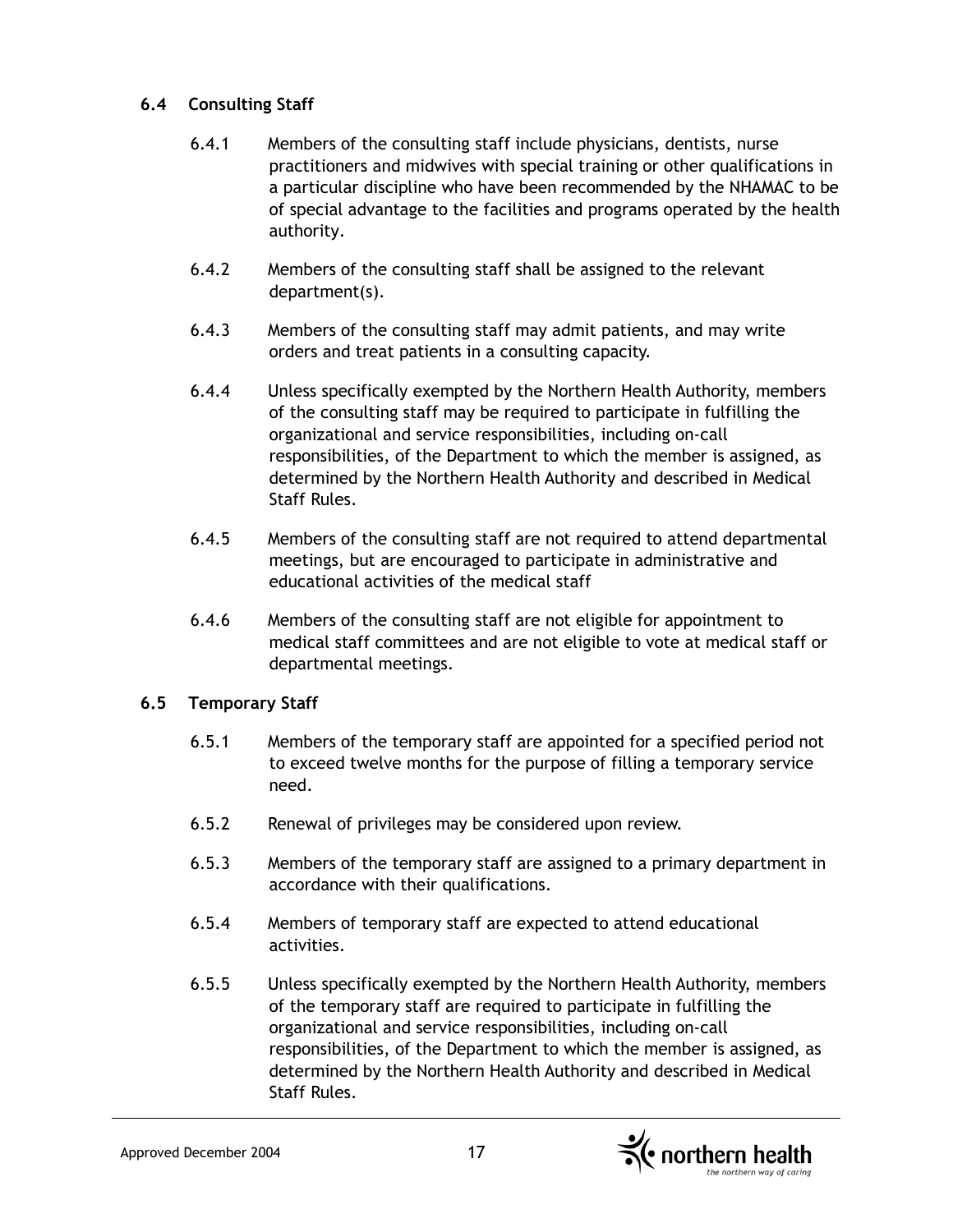6.5.6 Members of the temporary staff are not eligible for appointment to medical staff committees and are not eligible to vote at medical staff or departmental meetings.

### **6.6 Locum Tenens Staff**

- 6.6.1 Members of the locum tenens staff are appointed for a specified period not to exceed twelve months for the purpose of replacing a member of active, provisional, or consulting staff category during an absence.
- 6.6.2 Renewal of privileges may be considered upon review.
- 6.6.3 Privileges of locum tenens staff are to be commensurate with training and experience but must not exceed the privileges of the staff member replaced.
- 6.6.4 Members of locum tenens staff are expected to attend educational activities.
- 6.6.5 Members of the locum tenens staff are not eligible for appointment to medical staff committees and are not eligible to vote at medical staff or departmental meetings.
- 6.6.6 Members of the locum tenens staff are appointed to a medical staff department in accordance with their qualifications.
- 6.6.7 Unless specifically exempted by the Northern Health Authority, members of the locum tenens staff are required to participate in fulfilling the organizational and service responsibilities, including on-call responsibilities, of the Department to which the member is assigned, as determined by the Northern Health Authority and described in Medical Staff Rules.

# **6.7 Scientific and Research Staff**

- 6.7.1 The scientific staff consists of qualified researchers or educators who, in recognition of their training, experience and ability have been granted this appointment.
- 6.7.2 Members of the scientific staff carry out those duties, including teaching and research, assigned to them by the head of the department to which they have been appointed.
- 6.7.3 Members of the scientific staff must not admit patients, write orders, vote, or be officers of the medical staff.
- 6.7.4 Members of the scientific staff shall serve on those committees to which they have been appointed.

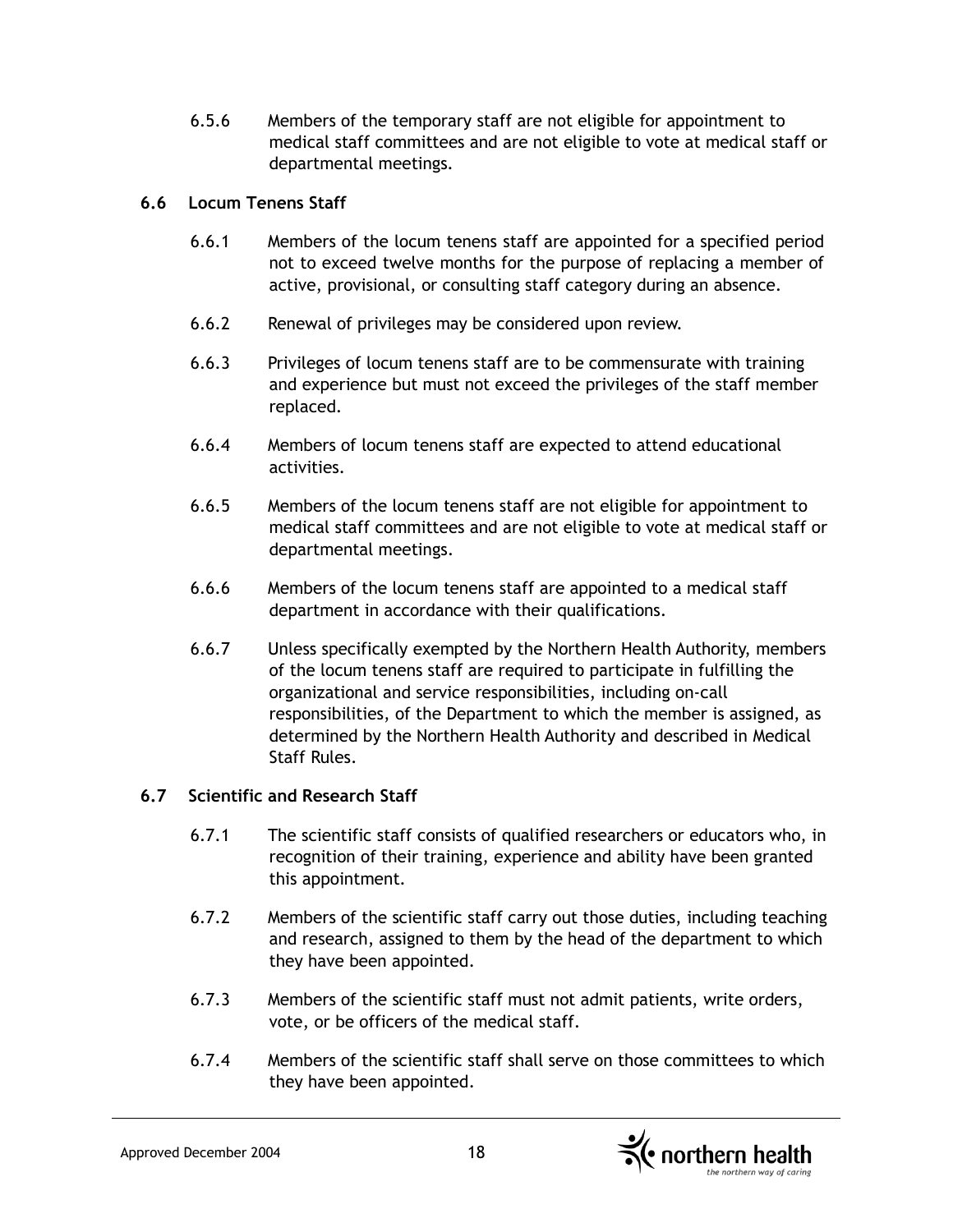#### **6.8 Honorary Staff**

- 6.8.1 Membership includes medical staff members the Board of Directors wishes to honour who are not active in the facilities and programs operated by the Northern Health Authority, and may include individuals with outstanding reputations or prominent physicians, dentists, nurse pratitioners or midwives who have retired.
- 6.8.2 Members of the honorary staff may not admit or treat patients.
- 6.8.3 Members of honorary staff do not have assigned duties or responsibilities and do not have voting rights at department or medical staff meetings.
- 6.8.4 Members of the honorary staff are not subject to regular review.

### **6.9 Dental Staff**

- 6.9.1 The dental staff consists of qualified dentists who are members of the College of Dental Surgeons of B.C.
- 6.9.2 Members of the dental staff will be classified as active, provisional, associate, consulting, locum tenens, scientific and research, and honorary, as outlined in sections 6.1 to 6.8.
- 6.9.3 The procedures for appointment and assignment of privileges are the same as for physicians, including assignment to a medical staff department.
- 6.9.4 Unless specifically exempted by the Northern Health Authority, members of the dental staff may be required to participate in fulfilling the organizational and service responsibilities, including on-call responsibilities, of the Department to which the member is assigned, as determined by the Northern Health Authority and described in Medical Staff Rules.
- 6.9.5 Members of the dental staff do not have admitting privileges.
- 6.9.6 The Rules of the medical staff must include Rules outlining the duties of the dental staff with respect to patient care.

# **6.10 Midwifery Staff**

- 6.10.1 The midwifery staff consists of qualified midwives who are registered with the College of Midwives of B.C.
- 6.10.2 Members of the midwifery staff will be classified as active, provisional, associate, consulting, temporary, locum tenens, scientific and research, and honorary, as outlined in sections 6.1 to 6.8.

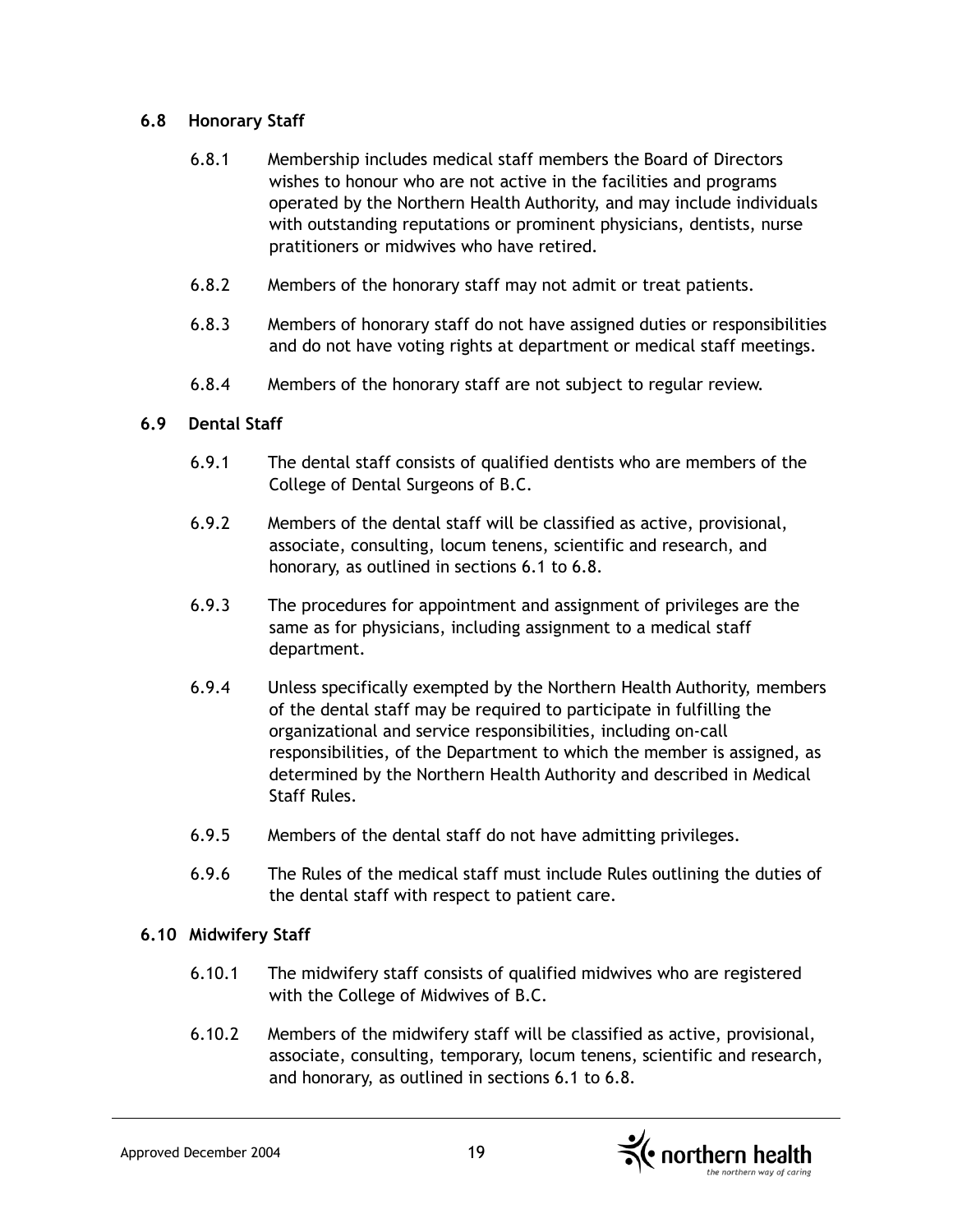- 6.10.3 The procedures for appointment and assignment of privileges are the same as for physicians, including assignment to a medical staff department.
- 6.10.4 Unless specifically exempted by the Northern Health Authority, members of the midwifery staff are required to participate in fulfilling the organizational and service responsibilities, including on-call responsibilities, of the Department to which the member is assigned, as determined by the Northern Health Authority and described in Medical Staff Rules.
- 6.10.5 Members of the midwifery staff carry out those duties, including teaching and research, assigned to them by the Department Head of the Department to which they have been assigned.
- 6.10.6 Members of the active, provisional or locum midwifery staff may admit patients and write orders as appropriate to the practice of midwifery in the facility.

#### **6.11 Nurse Practitioner Staff**

- 6.11.1 The nurse practitioner staff consists of qualified nurse practitioners who are registered with the College of Registered Nurses of B.C. (CRNBC).
- 6.11.2 Members of the nurse practitioner staff will be classified as active, provisional, associate, consulting, temporary, locum tenens, scientific and research, and honorary, as outlined in sections 6.1 to 6.8.
- 6.11.3 The procedures for appointment and assignment of privileges are the same as for physicians, including assignment to a medical staff department.
- 6.11.4 Unless specifically exempted by the Northern Health Authority, members of the nurse practitioner staff are required to participate in fulfilling the organizational and service responsibilities, including on-call responsibilities, of the Department to which the member is assigned, as determined by the Northern Health Authority and described in Medical Staff Rules.
- 6.11.5 Members of the nurse practitioner staff carry out those duties, including teaching and research, assigned to them by the Department Head of the Department to which they have been assigned.
- 6.11.6 Members of the active, provisional or locum nurse practitioner staff may admit patients and write orders as appropriate to the practice of nurse practitioner in the facility.

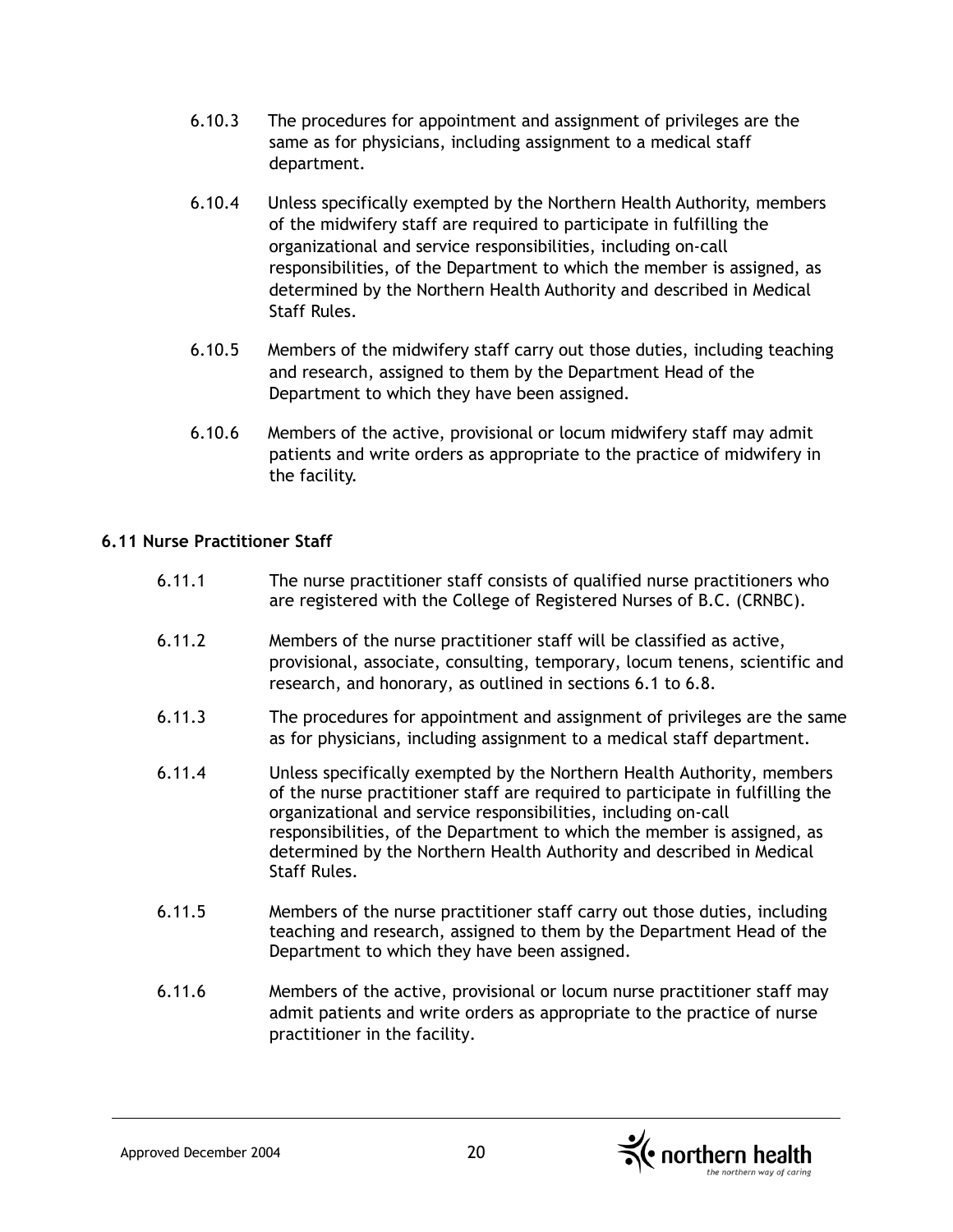# **Article 7 - Organization of Medical Staff**

The Board of Directors, upon the advice of the NHAMAC, shall organize the medical staff into departments, divisions and sections as warranted by the professional resources of the medical staff. The medical staff organization shall be described in Medical Staff Rules.

# **7.1 Medical Staff Departments**

- 7.1.1 Each department shall have a head of the department, who is appointed by the Board of Directors on the advice of the NHAMAC and the Senior Medical Administrator, through a process defined in the Medical Staff Rules.
- 7.1.2 Each department shall have an assistant department head, selected by the department head, who assumes all the responsibilities in the absence of the department head.
- 7.1.3 Members of the medical staff are assigned to a primary department by the Board of Directors on the recommendation of the NHAMAC.
- 7.1.4 Members may be appointed to additional departments at the discretion of the Board of Directors, on the advice of the NHAMAC.
- 7.1.5 Each department shall review its membership requirements and recommend a medical staff resource plan to NHAMAC on an annual basis, or more frequently as circumstances require.

#### **7.2 Responsibilities of the Department Head**

- 7.2.1 The Department Head is responsible for monitoring the quality of medical care provided to patients by members of the department, or within that discipline, through processes defined in the Medical Staff Rules.
- 7.2.2 The Department Head establishes departmental terms of reference, policies and procedures governing the operation of the department, in consultation with the department's members.
- 7.2.3 The Department Head reviews and makes recommendations to the NHAMAC on all new appointments to the department, and on the results of performance reviews of members of the department.
- 7.2.4 The Department Head reports regularly on the activities of the department to the NHAMAC and to the Senior Medical Administrator.

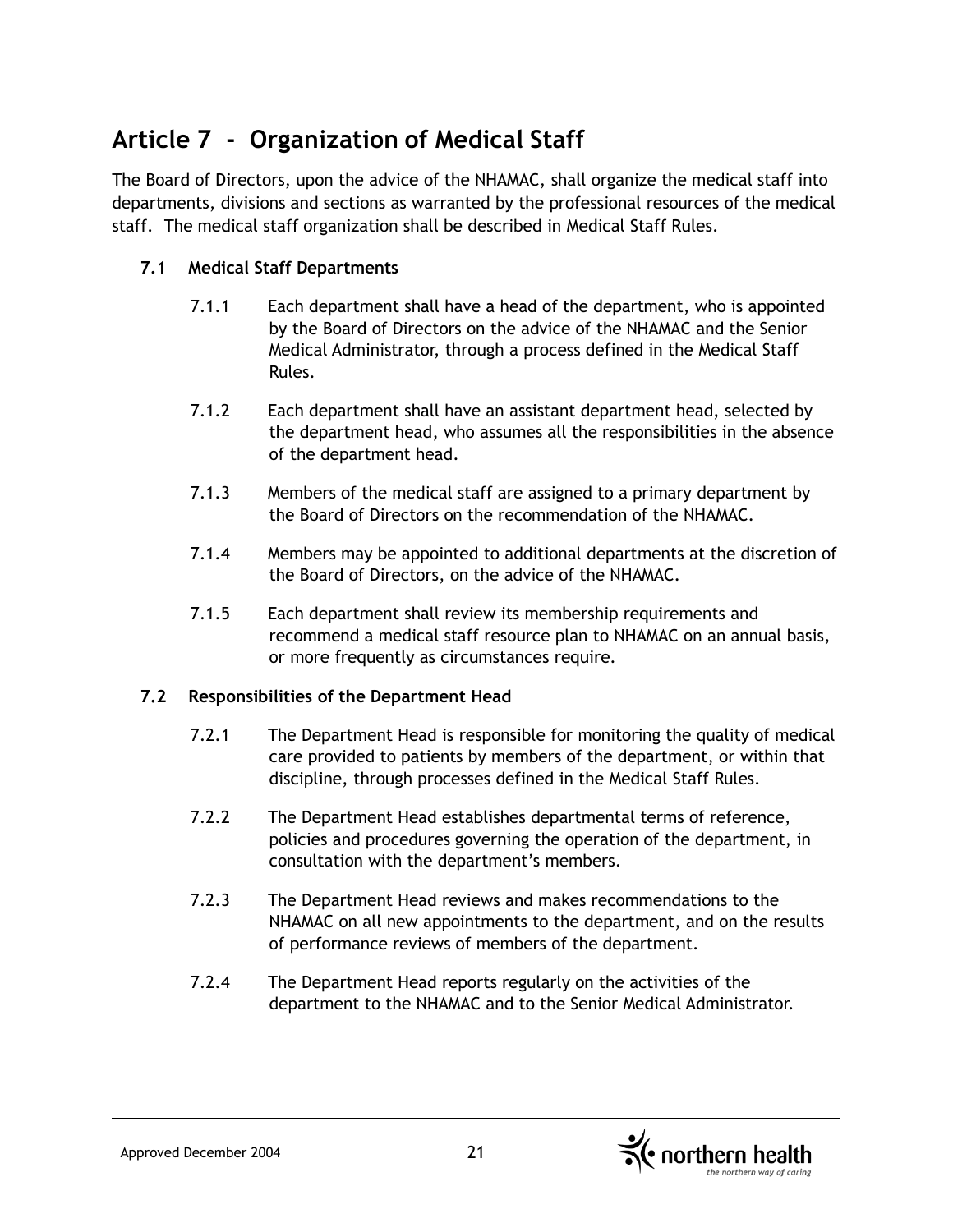# **Article 8 - The Health Authority Medical Advisory Committee**

### **8.1 Purpose**

- 8.1.1 The Board of the Directors shall appoint a Northern Health Authority Medical Advisory Committee (NHAMAC).
- 8.1.2 The NHAMAC makes recommendations to the Board of Directors with respect to cancellation, suspension, restriction, non-renewal, or maintenance of the privileges of all members of the medical staff to practice within the facilities and programs operated by the Northern Health Authority.
- 8.1.3 The NHAMAC provides advice to the Board of Directors and to the CEO on:
	- 8.1.3.1 The provision of medical care within the facilities and programs operated by the Northern Health Authority;
	- 8.1.3.2 The monitoring of the quality and effectiveness of medical care provided within the facilities and programs operated by the Northern Health Authority;
	- 8.1.3.3 The adequacy of medical staff resources;
	- 8.1.3.4 The continuing education of the members of the medical staff; and
	- 8.1.3.5 Planning goals for meeting the medical care needs of the population served by the Northern Health Authority.

#### **8.2 Composition**

- 8.2.1 The membership of NHAMAC shall be described in Medical Staff Rules, and shall include representation from the following areas:
	- 8.2.1.1 Members of the medical staff who have been appointed to medical leadership positions within the Northern Health Authority;
	- 8.2.1.2 Members of the medical staff who have been elected by the medical staff of the Northern Health Authority;
	- 8.2.1.3 The Medical Health Officer of the Northern Health Authority;
	- 8.2.1.4 The Senior Medical Administrator fo the Northern Health Authority, who shall provide secretariat services to the NHA MAC;

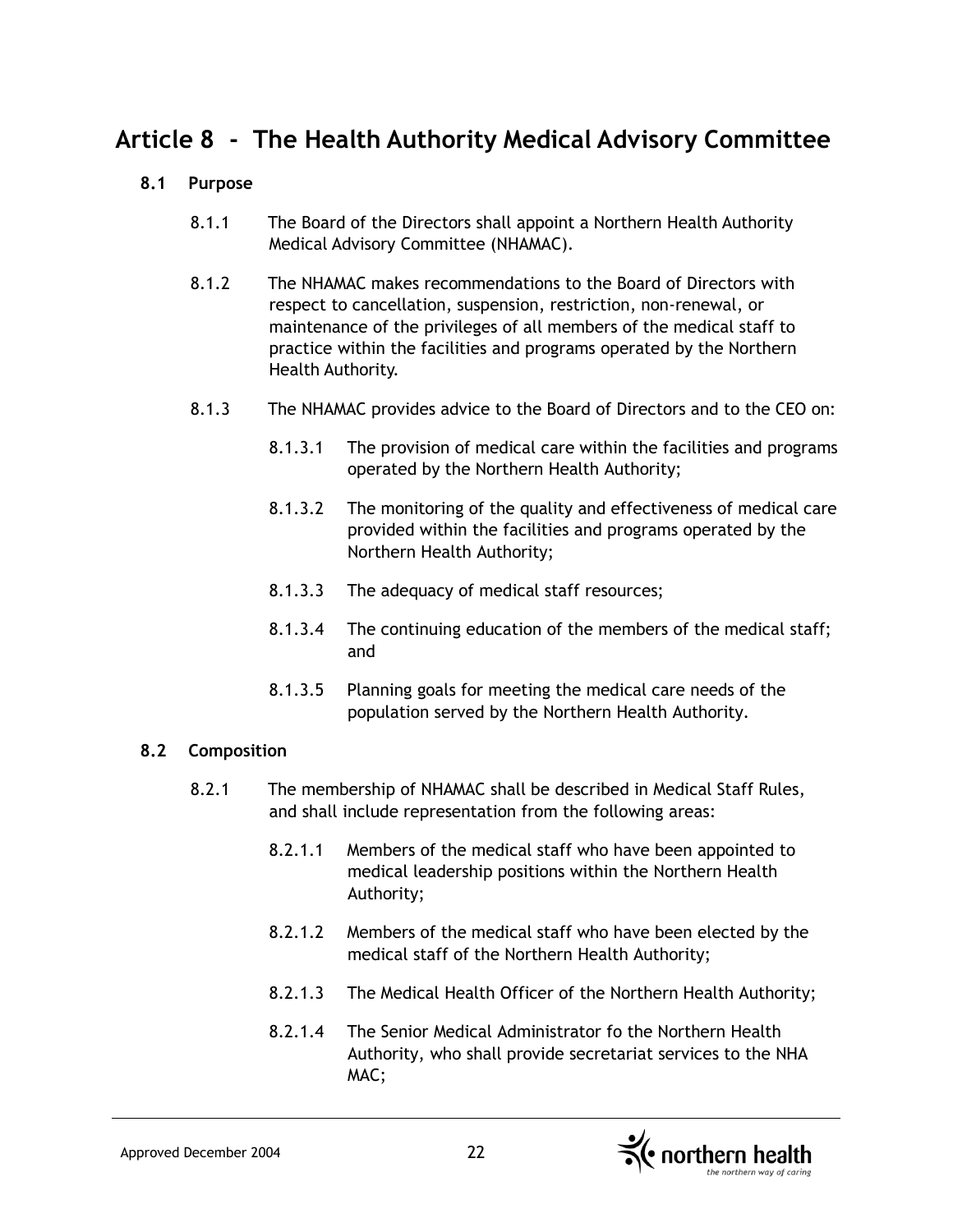- 8.2.1.5 The CEO of the Northern Health Authority, who shall be a nonvoting member; and
- 8.2.1.6 Other senior administrative or medical staff of the Northern Health Authority as appropriate, in a non-voting capacity.
- 8.2.2 The Chair and Vice-Chair of the NHAMAC are appointed by the Board of Directors after considering the recommendation of the NHAMAC.
- 8.2.3 The Chair may be selected from among the active members of the medical staff.
- 8.2.4 The Chair of the NHA MAC is appointed for a term of not more than three years, and may be reappointed for up to three consecutive terms.
- 8.2.5 The Chair or Vice-Chair of NHAMAC shall provide a report to the Board of Directors and to the CEO on a regular basis. The Chair or Vice-Chair of NHAMAC shall attend meetings of the Board of Directors, and the appropriate committee of the Board, to participate in discussion pertaining to the purposes identified for the NHAMAC under articles 8.1.2 and 8.1.3.

#### **8.3 Duties**

- 8.3.1 Medical Administration
	- 8.3.1.1 The NHAMAC appoints chairs and members of standing committees and ensures these committees function effectively including recording minutes of meetings;
	- 8.3.1.2 The NHAMAC makes recommendations to the Board of Directors on the development, maintenance and updating of Medical Staff Rules, policies and procedures pertaining to medical care provided within facilities and programs operated by the Northern Health Authority;
	- 8.3.1.3 The NHAMAC advises on matters pertaining to clinical organization, medical technology, and other relevant medical administrative matters.

# 8.3.2 Clinical Privileges

8.3.2.1 The NHAMAC reviews recommendations from the Credentials Committee concerning the appointment and review of medical staff members including the delineation of clinical and procedural privileges.

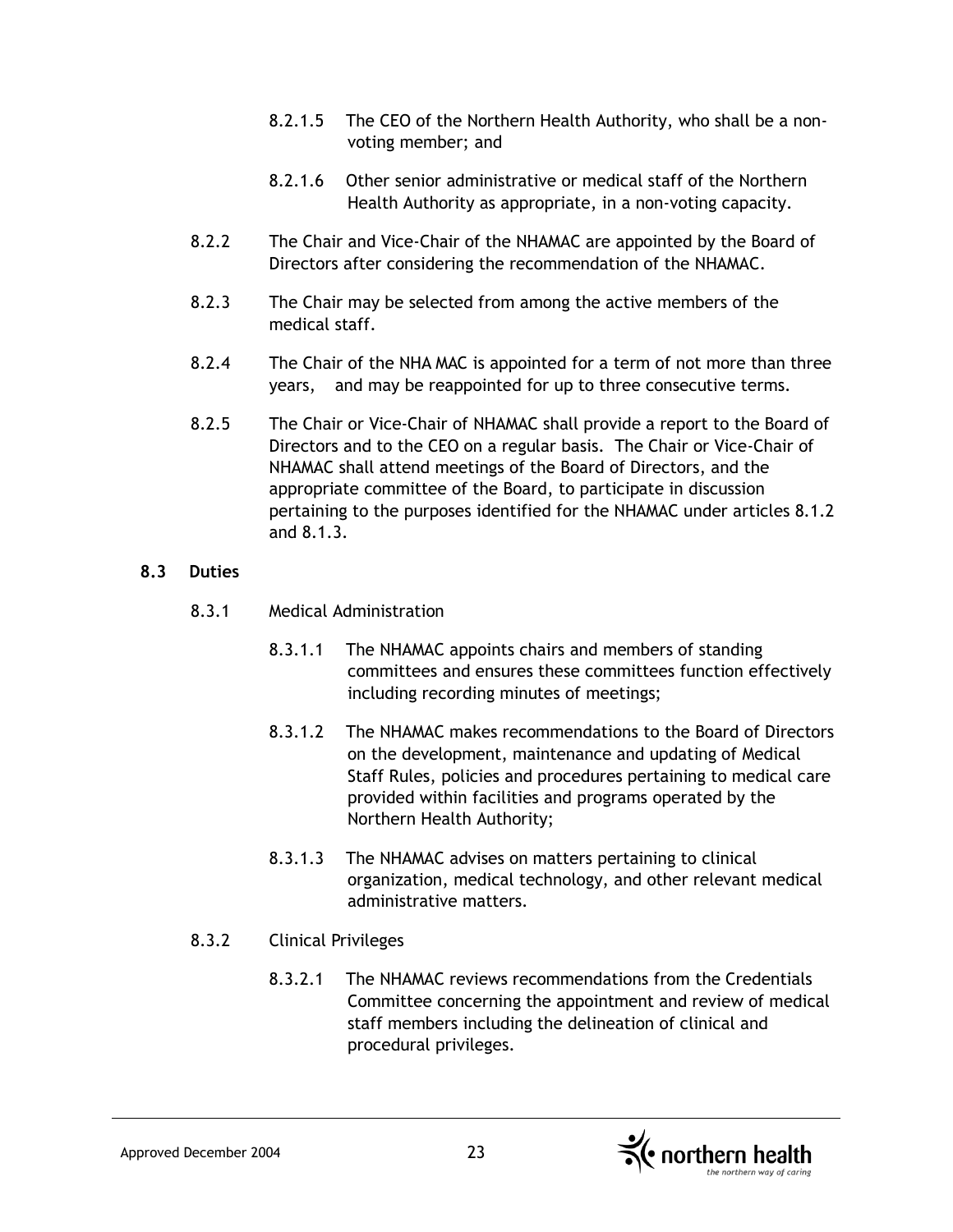- 8.3.2.2 The NHAMAC makes recommendations to the Board of Directors concerning the appointment and review of medical staff.
- 8.3.2.3 The NHAMAC makes recommendations to the Board of Directors regarding disciplinary measures for violation of Bylaws, Rules or policies of the medical staff.
- 8.3.2.4 The NHAMAC may require a member of the medical staff to appear before the committee whenever necessary to carry out its duties.
- 8.3.3 Quality of Care
	- 8.3.3.1 The NHAMAC receives, reviews and makes recommendations on reports from quality review bodies and committees concerning the evaluation of the clinical practice of members of the medical staff.
	- 8.3.3.2 The NHAMAC makes recommendations concerning the establishment and maintenance of professional standards in facilities and programs funded and operated by the Northern Health Authority in compliance with all relevant legislation, Bylaws, Rules, and policies of the medical staff.
	- 8.3.3.3 The NHAMAC submits regular reports to the Board of Directors and the CEO on the quality, effectiveness and availability of medical care provided, in relation to professional standards, in facilities and programs operated by the Northern Health Authority.
	- 8.3.3.4 The NHAMAC makes recommendations where appropriate concerning the quality of medical care in the Northern Health Authority.
	- 8.3.3.5 The NHAMAC makes recommendations where appropriate concerning the availability and adequacy of resources to provide appropriate patient care in the Northern Health Authority.
- 8.3.4 Medical Staff Resource Planning
	- 8.3.4.1 The NHAMAC makes recommendations to the Board of Directors and the CEO regarding human resource requirements required to meet the medical, dental and midwifery needs of the population served by the Northern Health Authority;
	- 8.3.4.2 The NHAMAC shall submit an annual medical staff human resource plan to the Board of Directors.

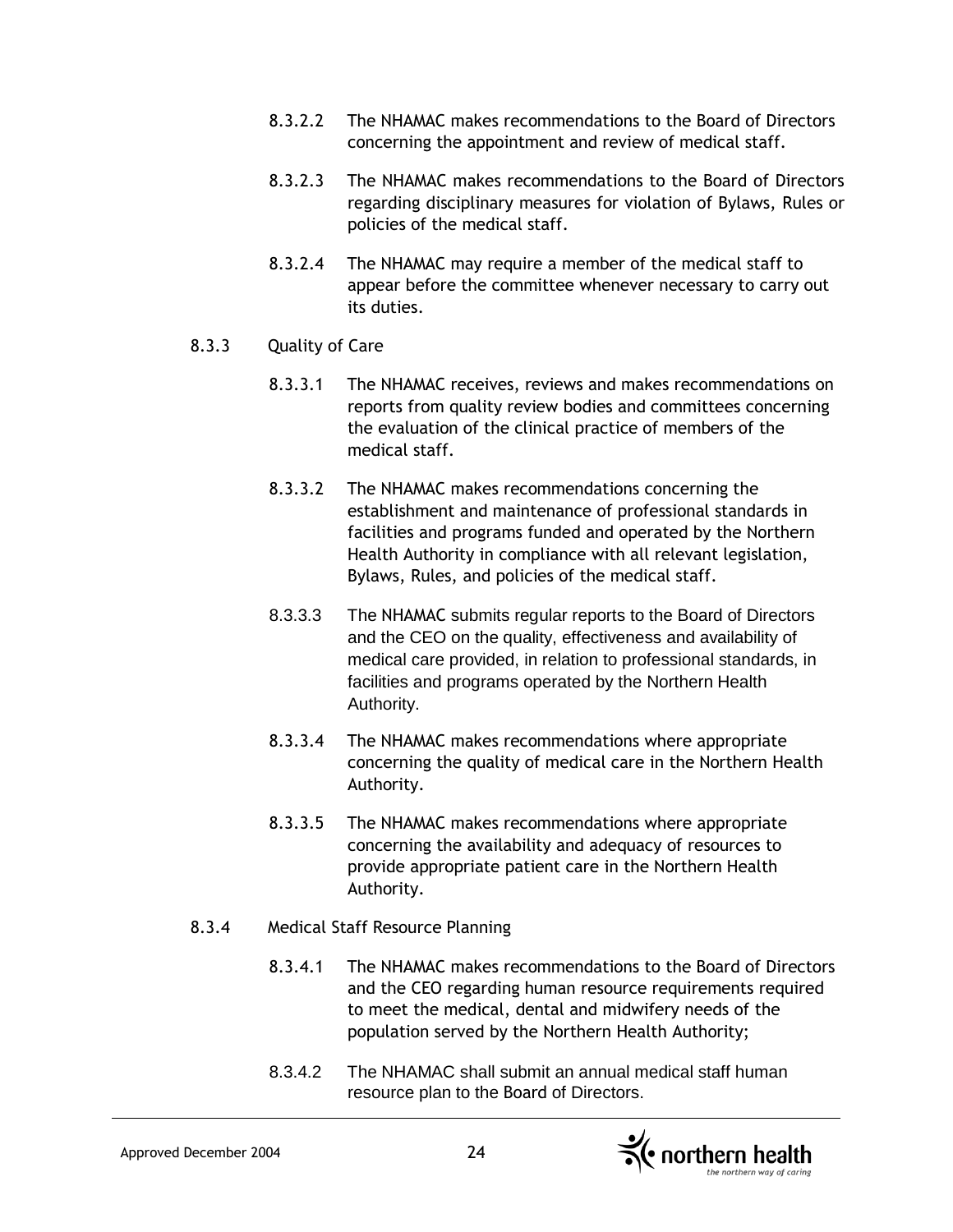- 8.3.5 Professional and Ethical Conduct of Members of the Medical Staff
	- 8.3.5.1 The NHAMAC reviews and reports on any concerns related to the professional and ethical conduct of physicians to the Board of Directors, and, where appropriate, reports those concerns to the appropriate regulatory College.
- 8.3.6 Continuing Medical Education and Health Education
	- 8.3.6.1 The NHAMAC advises on and assists with the development of formally structured ongoing programs in continuing medical education.
	- 8.3.6.2 The NHAMAC advises on and assists with programs in continuing education of other health care providers in the facilities and programs operated by the Northern Health Authority.
	- 8.3.6.3 The NHAMAC advises on, and makes recommendations concerning, the teaching and research role of the Northern Health Authority.

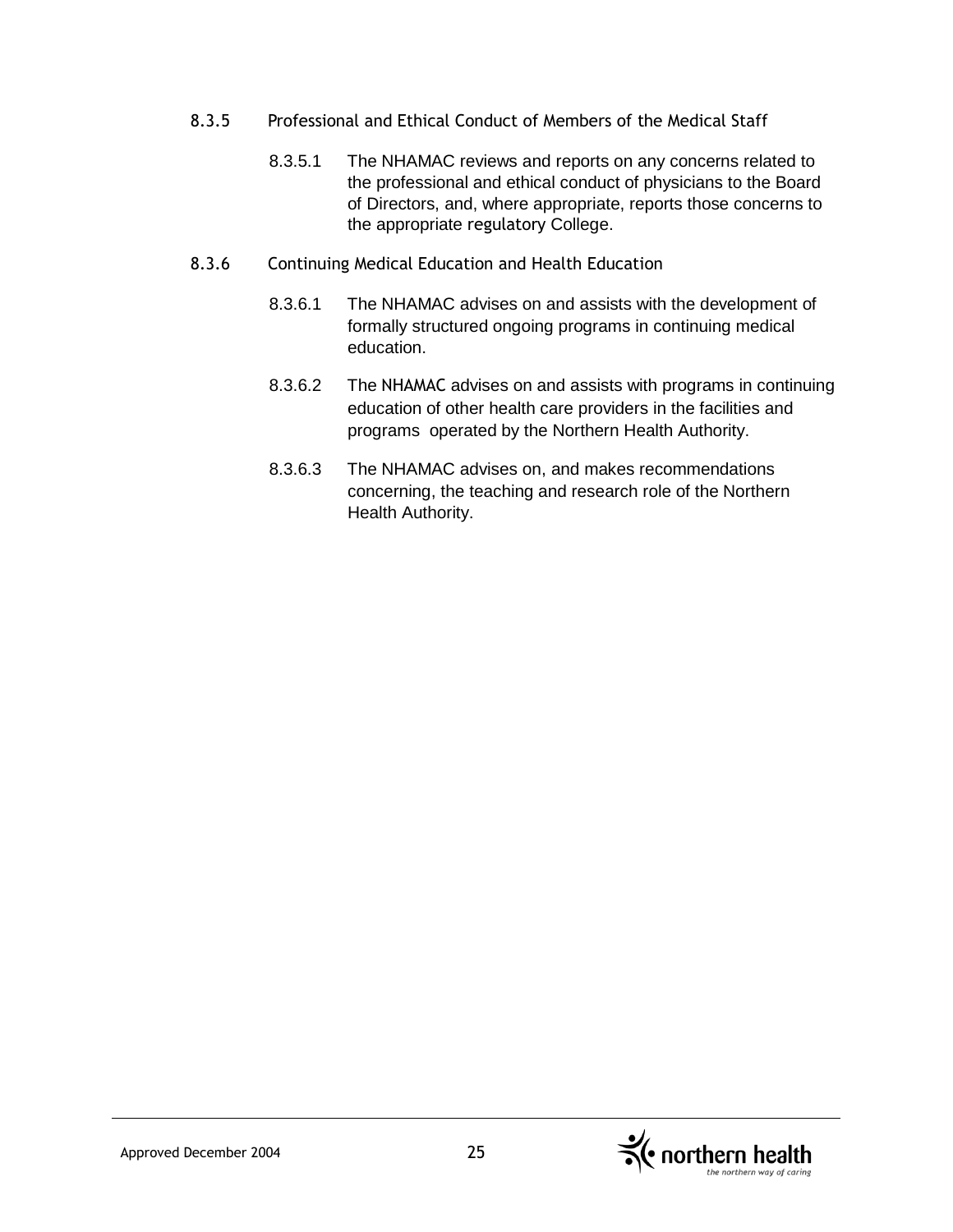# **Article 9 - The Medical Advisory Committee Structure**

### **9.1 General Principles**

- 9.1.1 The Board of Directors, on the advice of the NHAMAC, may establish additional Medical Advisory Committees (MAC's), reporting to the NHAMAC, and with roles and responsibilities delegated by the NHAMAC.
- 9.1.2 The Board of Directors, on the advice of the NHAMAC, may establish other committees, reporting to the NHAMAC, to undertake specific responsibilities that fall within the responsibility of the medical staff organization.
- 9.1.3 The composition and terms of reference of all such committees shall be delineated in Medical Staff Rules.

#### **9.2 Relationship Between NHAMAC and Other Medical Staff Committees**

- 9.2.1 All medical staff committees shall report to the NHAMAC in a manner specified in the Medical Staff Rules.
- 9.2.2 All recommendations requiring the attention of the Board of Directors shall be forwarded to the NHAMAC, and shall be reported to the Board by the Chair of NHAMAC.

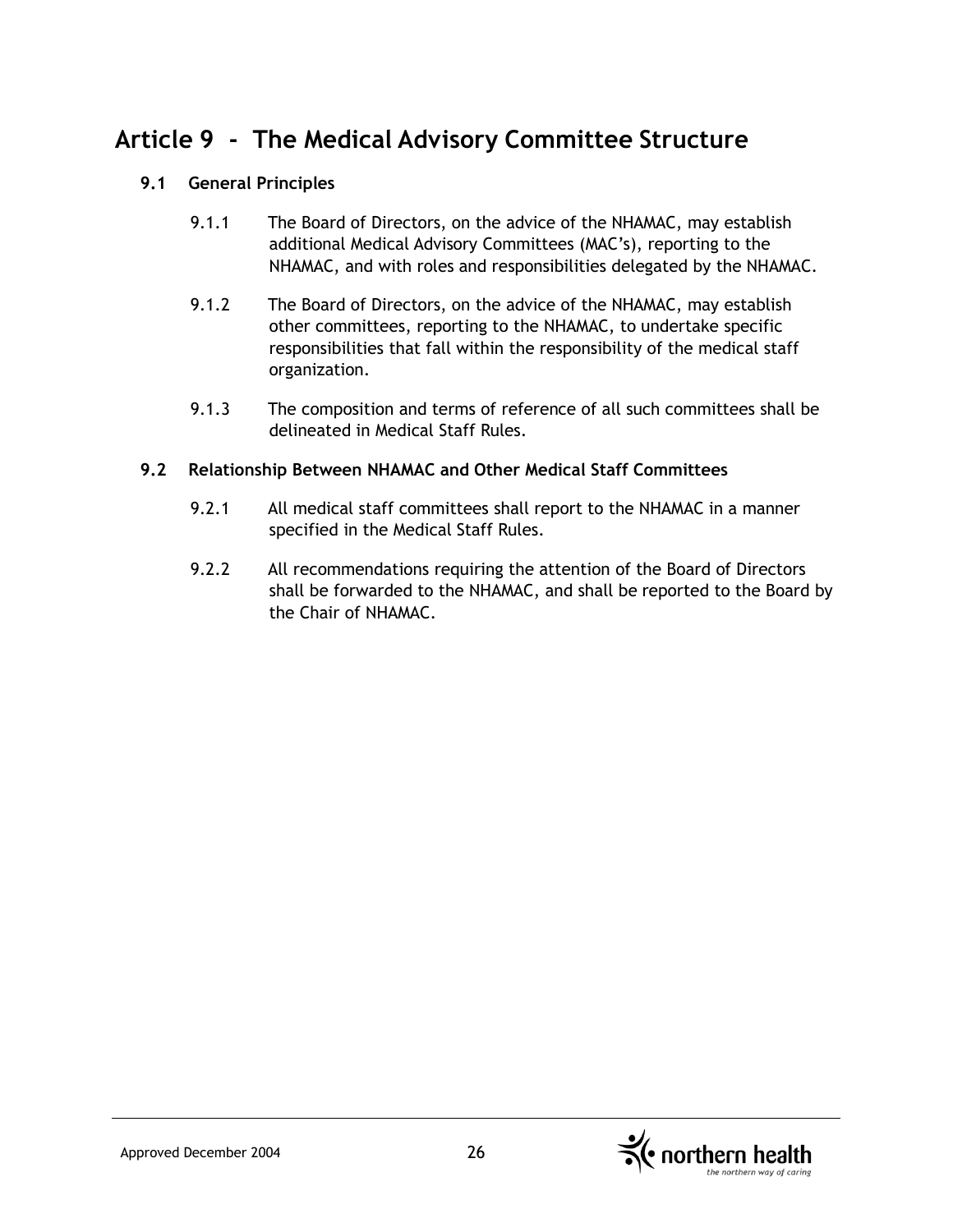# **Article 10 - Medical Staff Association**

# **10.1 General Principles**

- 10.1.1 The Medical Staff Association of the Northern Health Authority shall consist of all members of the medical staff.
- 10.1.2 The Medical Staff Association shall annually elect officers of the medical staff whose collective role shall be to represent the medical staff and to ensure effective communications between the medical staff, administration, and the Board of Directors of the Northern Health Authority. Elected officers are eligible for re-election for a maximum of three consecutive years in office.
- 10.1.3 The number of elected officer positions, the roles and duties of each position, the procedures for holding annual elections, and procedures for removal, recall, and the filling of vacancies; and details regarding procedural arrangements necessary to support the effective functioning of the medical staff shall be delineated in Medical Staff Rules.

# **10.2 Duties of Elected Officers**

Collectively, the duties of elected officers shall include:

- Call and preside at all meetings of the medical staff.
- Give notice and keep minutes of all meetings of the medical staff.
- Where approved by the medical staff membership, collect dues from medical staff members; maintain records of funds received and expended; cause to be prepared a financial statement of the medical staff funds to be presented to the membership; and ensure that an audit of medical staff funds is conducted at least annually.
- Represent the medical staff in general and speak for the individual medical staff member in particular. In the case of disciplinary action taken with respect to an individual staff member, it shall be the duty of an identified elected officer to inform the member of their rights under these Bylaws.
- Serve in a voting capacity on NHAMAC and all other Medical Advisory Committees and subcommittees, in accordance with the terms of reference of these committees.
- Bring before the NHAMAC and/or other committees, as appropriate, any resolution duly passed at a meeting of the medical staff.

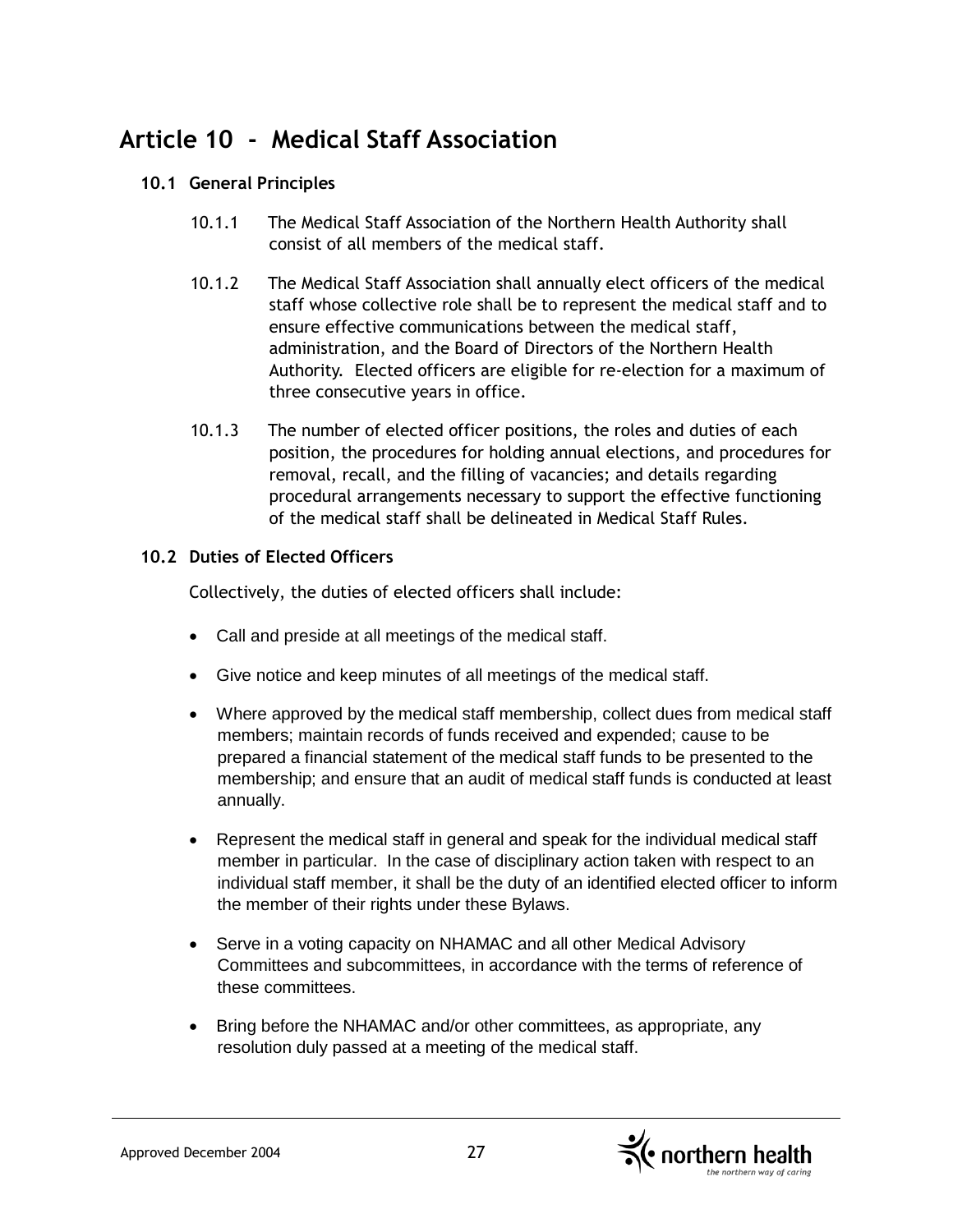# **Article 11 - Discipline and Appeal**

# **11.1 General Principles**

- 11.1.1 Unprofessional or unethical conduct or breach of professional ethics codes, or violation of the requirements set out in legislation, Bylaws, Rules and policies of the Ministry of Health and the Board of Directors, or a finding of professional negligence by a court of law, by a member of the medical staff may be grounds for cancellation, suspension, restriction or non-renewal of privileges, in accordance with established medical staff disciplinary procedures, as set out in section 6 of the *Regulations*.
- 11.1.2 In response to the conduct outlined in section 11.1.1, the Board of Directors may upon advice received from the NHAMAC; cancel, suspend, restrict, or refuse to renew the appointment of a member of the medical staff.
- 11.1.3 The Board of Directors has responsibility for ensuring effective disciplinary procedures and policies in the facilities.
- 11.1.4 Disciplinary action may be taken by the Board of Directors through the CEO or Senior Medical Administrator.

#### **11.2 Process of Disciplinary Action**

- 11.2.1 Summary Restriction/Suspension
	- 11.2.1.1 Where the CEO or Senior Medical Administrator becomes aware of a serious problem or potential problem which adversely affects or may adversely affect the care of patients, or the safety and security of patients or staff and action is required to protect the safety and best interests of patients or staff, the CEO or Senior Medical Administrator may summarily restrict or suspend privileges of a member of the medical staff by notifying that member in writing.
	- 11.2.1.2 All such restrictions and suspensions must be reported by the CEO or the Senior Medical Administrator to the NHAMAC and the Board of Directors.
	- 11.2.1.3 If the restriction or suspension exceeds one month the CEO or the Senior Medical Administrator must notify within seven days; the College of Physicians and Surgeons of B.C., the College of Dental Surgeons of B.C., the College of Registered Nurses of B.C. or the College of Midwives of B.C., as appropriate.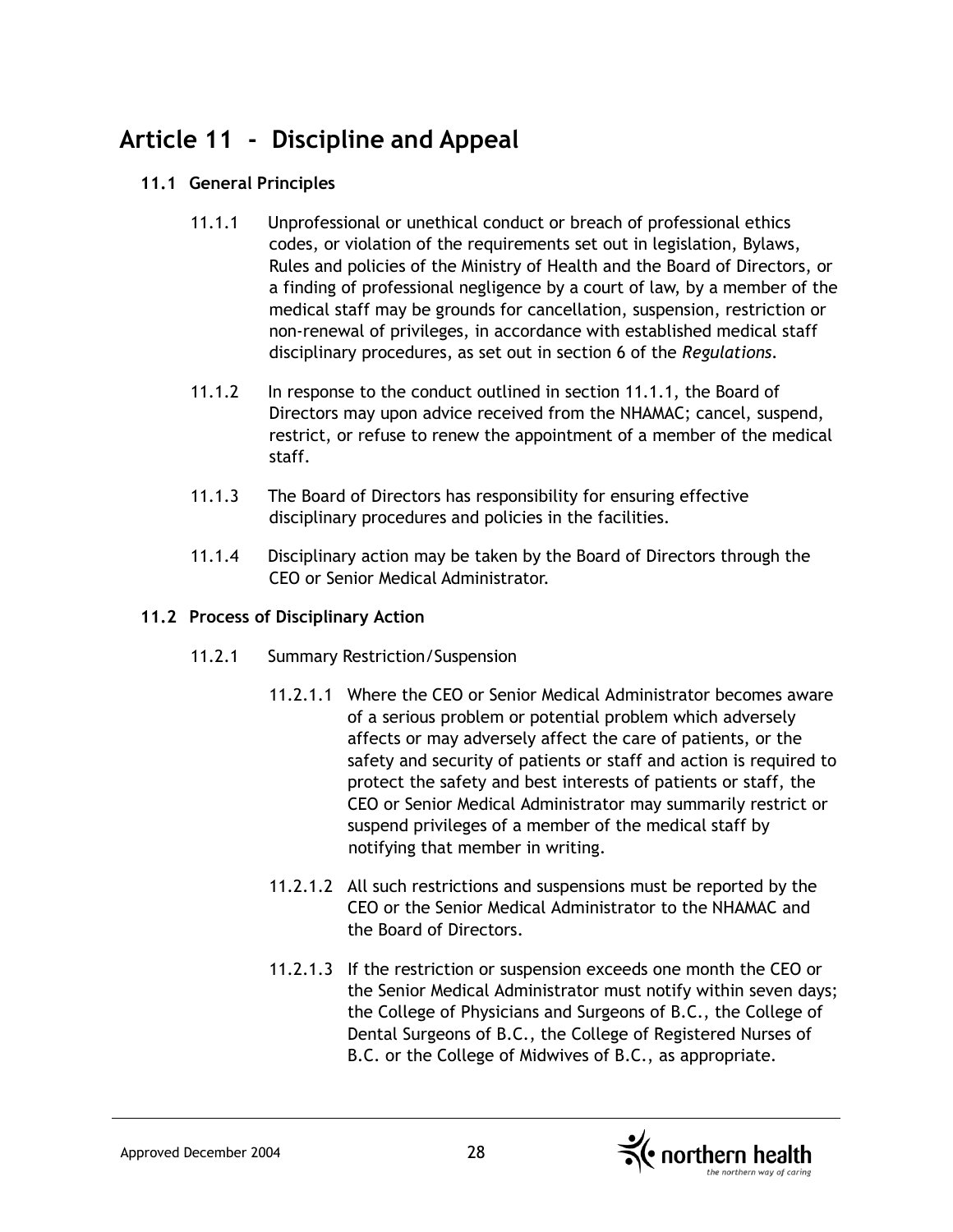- 11.2.1.4 In cases of urgency, action required to protect the safety and best interests of patients or staff must be taken by the individual immediately responsible and subsequently reported to the CEO, the Senior Medical Administrator, the Chair of the NHAMAC**,** the Board of Directors, and the Registrar of the appropriate College.
- 11.2.1.5 Summary restriction or suspension will be considered at a special meeting of the NHAMAC within fourteen days of the restriction or suspension. The member of the medical staff has the right to be heard at this meeting.
- 11.2.1.6 The NHAMAC will make recommendations to the Board of Directors with respect to cancellation, suspension, restriction, or non-renewal of privileges as appropriate after giving the member of the medical staff an opportunity to be heard.
- 11.2.1.7 In cases of summary restrictions or suspensions, the CEO in consultation with the Senior Medical Administrator or Department Head will appoint another member of medical staff to undertake the care of patients under the care of the disciplined member, with immediate notice to the Board of Directors.

#### 11.2.2 General Disciplinary Action

- 11.2.2.1 If the privileges of a member of the medical staff have been recommended for cancellation, suspension, restriction or nonrenewal, the Board of Directors must consider the recommendation of the NHAMAC and the CEO at its next meeting.
- 11.2.2.2 The member of the medical staff must be given at least seven days notice in writing of any recommendation of the CEO or the NHAMAC to the Board of Directors and of the date and time at which the recommendation will be considered in-camera by the Board of Directors.
- 11.2.2.3 The member of the medical staff has the right to be heard at this meeting.
- 11.2.2.4 All documentation provided to the Board of Directors must be made available to the member of the medical staff at the time notice is given (see 11.2.2.2).
- 11.2.2.5 The Board of Directors must convey its decision to the member of the medical staff in writing within seven days.

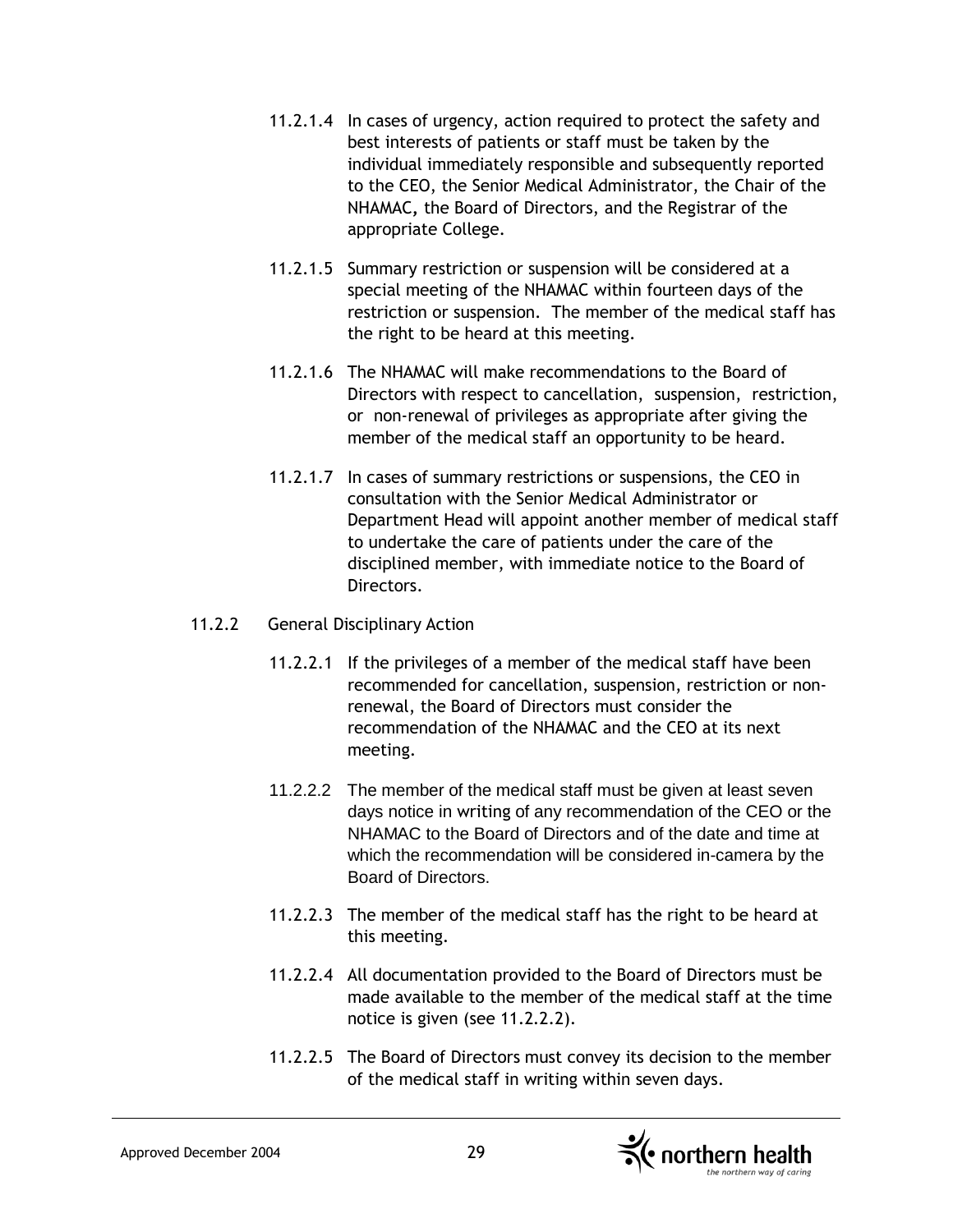#### **11.3 Automatic Suspension**

11.3.1 11.3.1 The Board in consultation with the NHAMAC may specify in the Medical Staff Rules, the categories of acts or omissions which result in automatic temporary suspension of the privileges of a member of the medical staff.

#### **11.4 Appeal Procedures**

- 11.4.1 A duly qualified practitioner:
	- 11.4.1.1 who has filed an application and who has not been notified by the Board of Directors within the time set out in the *Regulations*, or;
	- 11.4.1.2 whose application has been refused in whole or in part, or;
	- 11.4.1.3 whose privileges have been cancelled, suspended, restricted, or not renewed, is entitled, on application in writing to the Board of Directors, to appear in person or by counsel and make representations to the Board of Directors and the Board of Directors must hear, consider, or reconsider the matter, as the case may be, and advise the practitioner in writing of its decision by registered mail within 30 days after the date that the practitioner or the practitioner's counsel appeared before the Board of Directors.
- 11.4.2 Notice of an appeal by the member of the medical staff or by an applicant for medical staff membership of the decision of the Board of Directors must be delivered to the secretary of the Board of Directors:
	- 11.4.2.1 not later than 30 days after the day on which the Board of Directors caused notification of its decision to be sent to the member of the medical staff; or,
	- 11.4.2.2 in the case of the Board of Directors failing to notify an applicant for medical staff membership of its decision, not later than 30 days after the expiration of a period of 120 days following the day on which the applicant applied for privileges in the manner prescribed in the *Regulations*.
- 11.4.3 The appellant must be given seven days' notice in writing of the date and time at which the Board of Directors will consider the appeal.
- 11.4.4 All documentation provided to the Board of Directors must be made available to the appellant at the time notice is given (see 11.4.3).
- 11.4.5 A practitioner may appeal at the Hospital Appeal Board if:

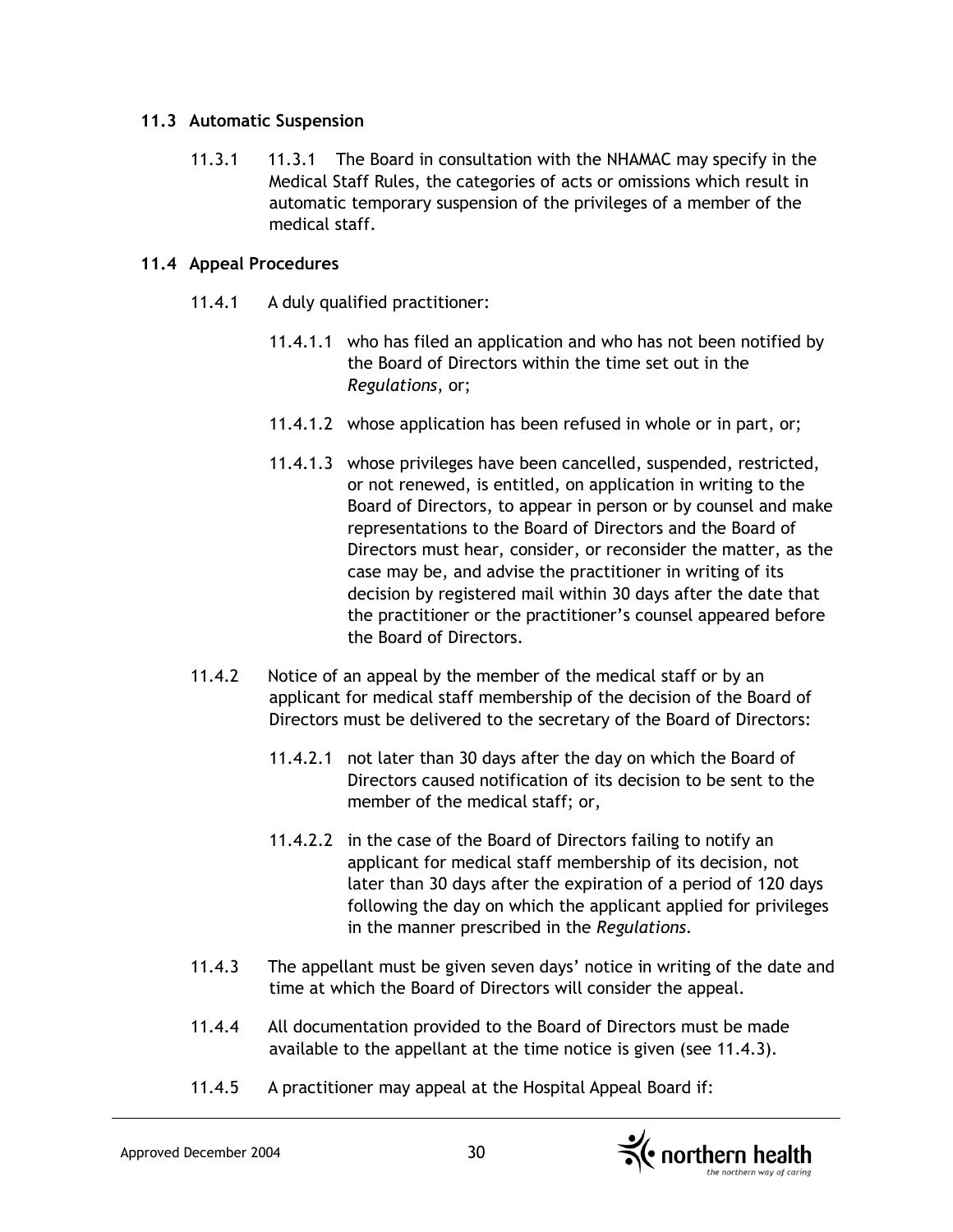- (a) The practitioner is dissatisfied with the decision of the Board of Directors regarding that member's privileges, or,
- (b) If the Board of Directors fails to notify the practitioner of its decision within the time prescribed under this section.

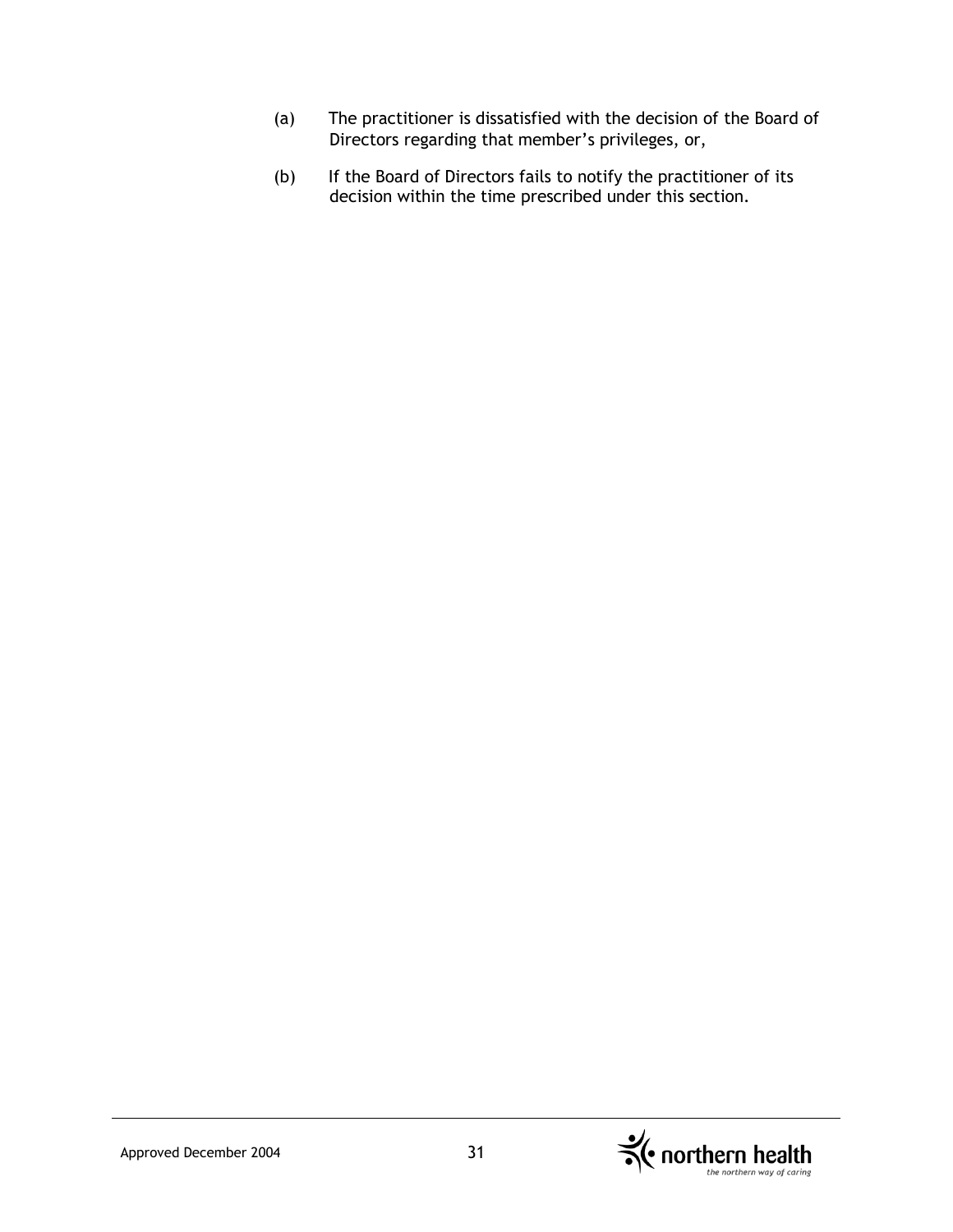# **Article 12 - Medical Staff Rules**

- 12.1 Rules necessary for the proper conduct of the medical staff will be established by the Board of Directors upon the recommendation of the NHAMAC and the medical staff.
- 12.2 Such Rules must not conflict with the *Hospital Act* and the *Regulations*, the Bylaws and policies of the Board of the Directors, or Medical Staff Bylaws.
- 12.3 All recommendations for the amendment of Rules must be reviewed by the NHAMAC who will provide advice to the Board of Directors.
- 12.4 Rules and amendments thereto are effective when approved by the Board of Directors.

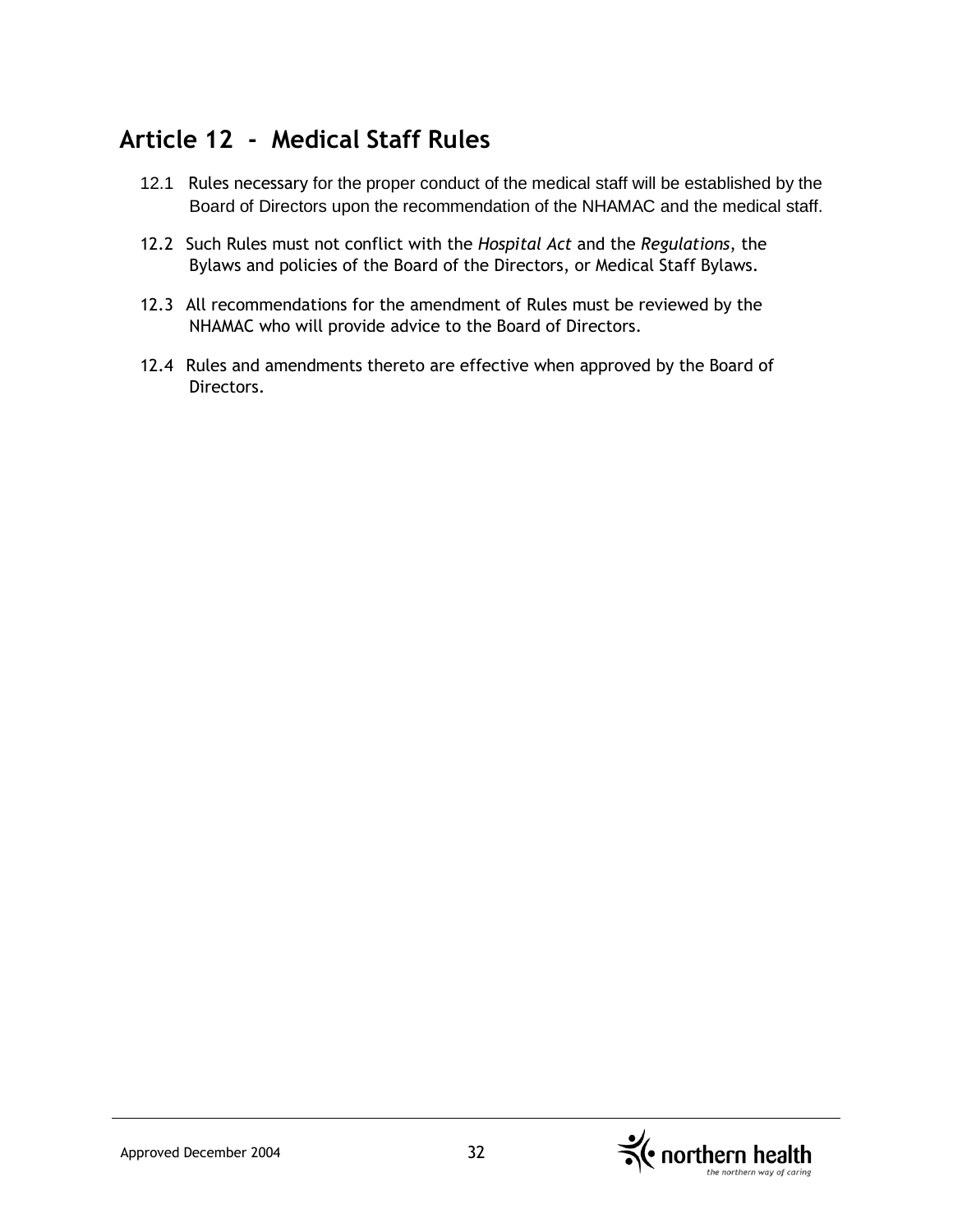# **Article 13 - Approval of Bylaws**

These Bylaws become effective only when first adopted by the Board of Directors of the Northern Health Authority and subsequently approved by the Minister of Health of British Columbia.

# **THIS IS TO CERTIFY:**

The Bylaws of the medical staff of the Northern Health Authority were adopted by the Board of Directors of the Northern Health Authority on April 16th, 2018

Signed by:

Colleen vnyce

Chair, Board of Directors

Cathy Alich

Chief Executive Officer

Approved by Minister of Health of British Columbia

Date